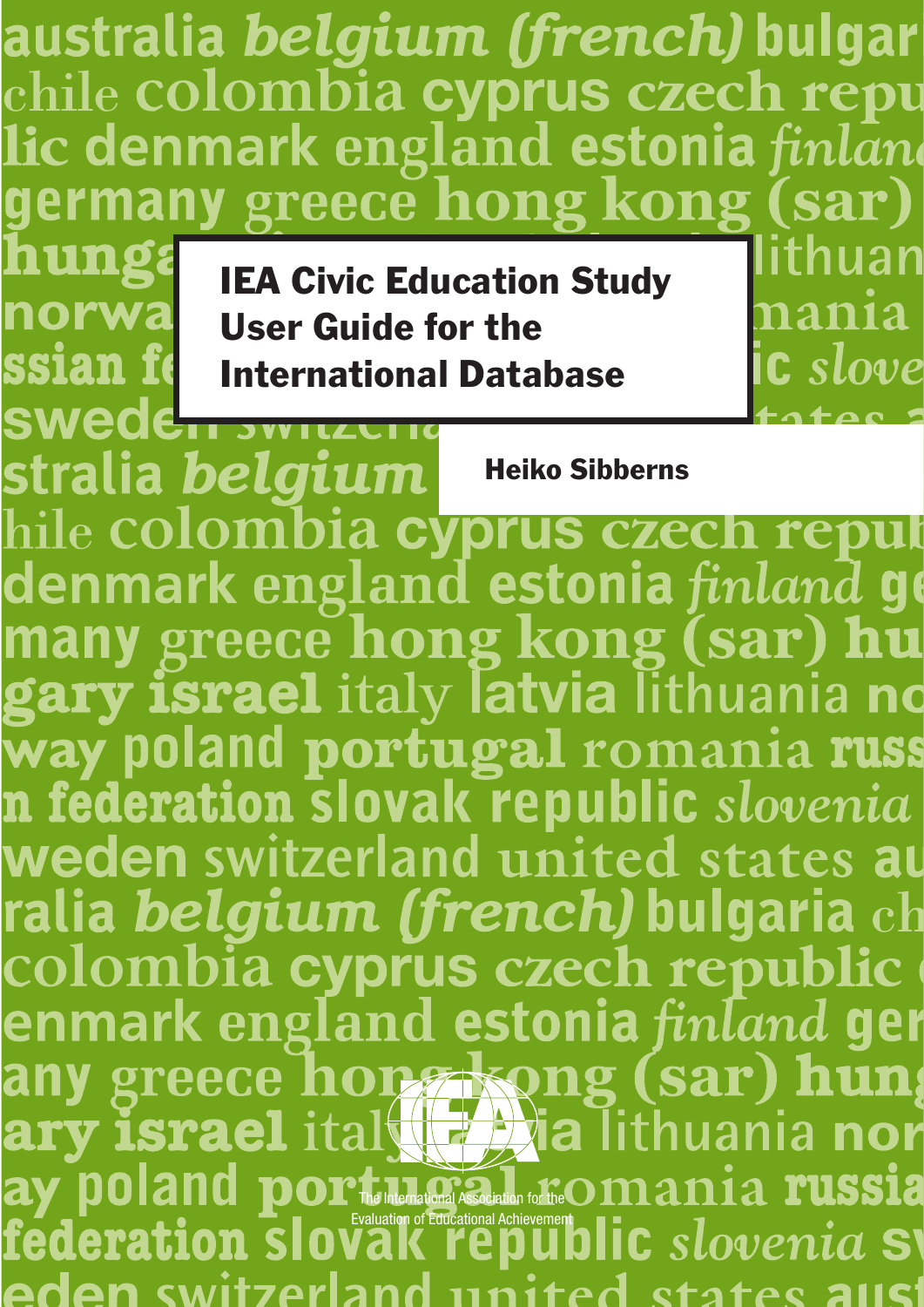## **IEA Civic Education Study** User Guide for the International Database

Heiko Sibberns



The International Association for the Evaluation of Educational Achievement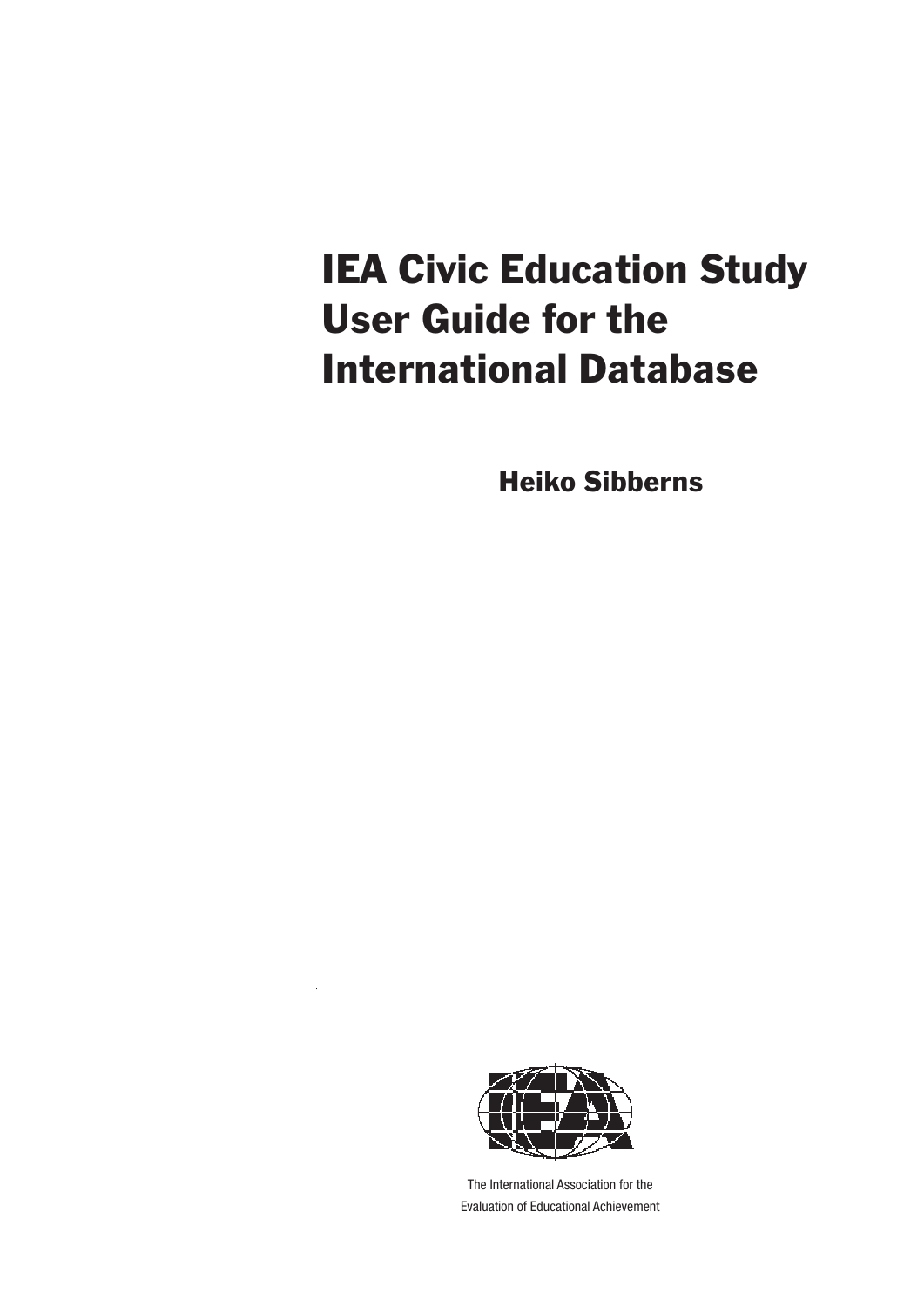## **CONTENTS**

| 1              | <b>Content and Format of Database Files</b> |                                                                                      |    |  |  |  |  |  |
|----------------|---------------------------------------------|--------------------------------------------------------------------------------------|----|--|--|--|--|--|
|                | 1.1                                         | Introduction                                                                         |    |  |  |  |  |  |
|                | 1.2                                         | Data Files                                                                           |    |  |  |  |  |  |
|                |                                             | Data File and Variable Naming Convention<br>1.2.1                                    | 6  |  |  |  |  |  |
|                |                                             | Student, Teacher, and School Files<br>1.2.2                                          | 17 |  |  |  |  |  |
|                |                                             | Student-Teacher Linkage Files<br>1.2.3                                               | 18 |  |  |  |  |  |
|                |                                             | Missing Codes in the International Data Files<br>1.2.4                               | 18 |  |  |  |  |  |
|                |                                             | National Data Issues Affecting the Use of<br>1.2.5                                   | 20 |  |  |  |  |  |
|                |                                             | <b>International Data Files</b>                                                      |    |  |  |  |  |  |
|                | 1.3                                         | Codebook Files                                                                       | 20 |  |  |  |  |  |
|                |                                             | 1.3.1 File Extension Definitions                                                     | 21 |  |  |  |  |  |
|                |                                             | Using the Codebooks<br>1.3.2                                                         | 21 |  |  |  |  |  |
|                | 1.4                                         | Program Files                                                                        | 22 |  |  |  |  |  |
| $\overline{2}$ |                                             | Performing Analyses with the IEA Civic Education<br><b>Study Data: Some Examples</b> | 24 |  |  |  |  |  |
|                | 2.1                                         | Program Files                                                                        |    |  |  |  |  |  |
|                | 2.2                                         | Computing Sampling Variance using JACKGEN.SPS                                        | 26 |  |  |  |  |  |
|                | 2.3                                         | Computing Sampling Variance using JACKREG.SPS                                        | 30 |  |  |  |  |  |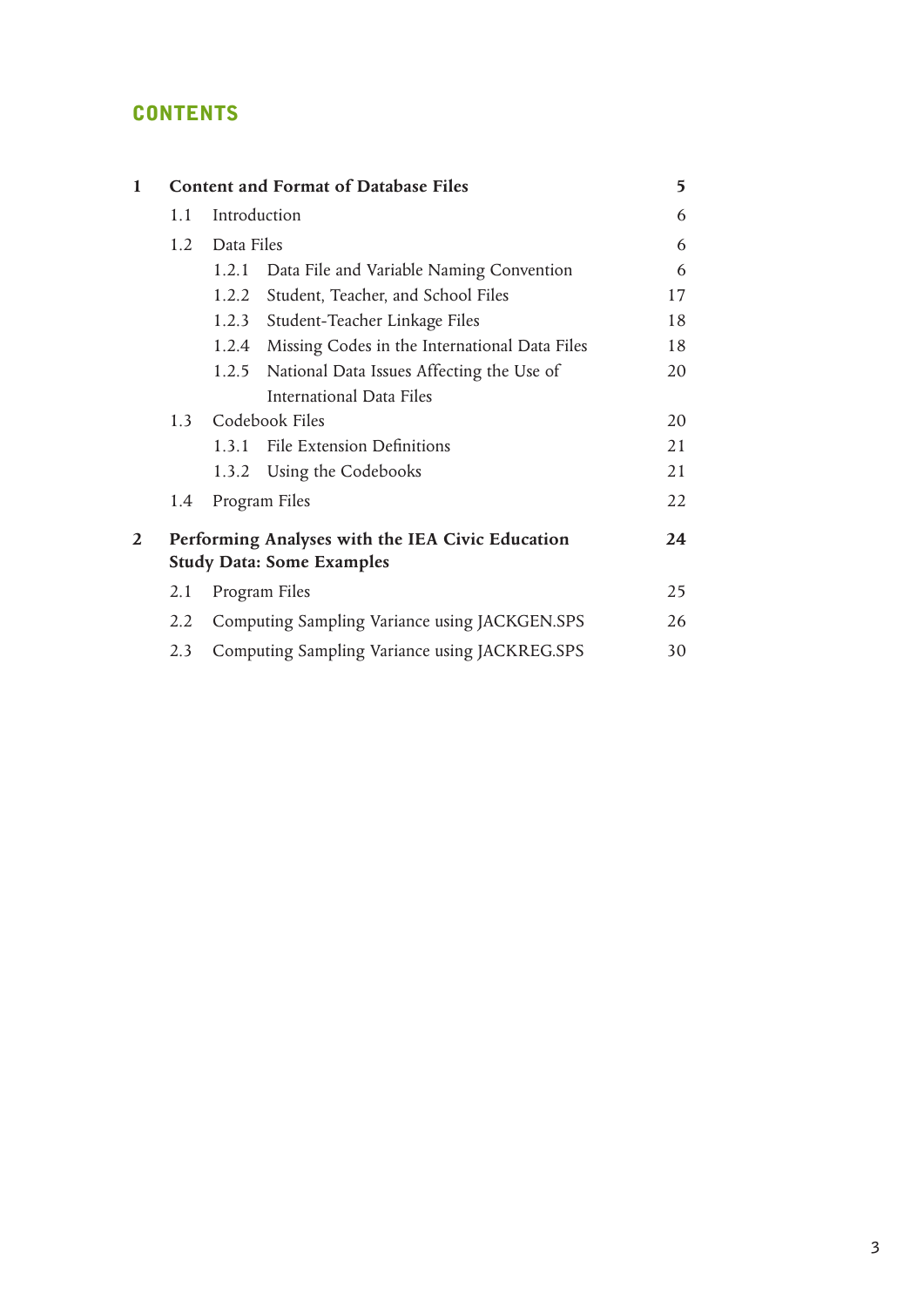The International Association for the Evaluation of Educational Achievement, known as IEA, is an independent, international consortium of national research institutions and governmental research agencies, with headquarters in Amsterdam. Its primary purpose is to conduct large-scale comparative studies of educational achievement with the aim of gaining more in-depth understanding of the effects of policies and practices within and across systems of education.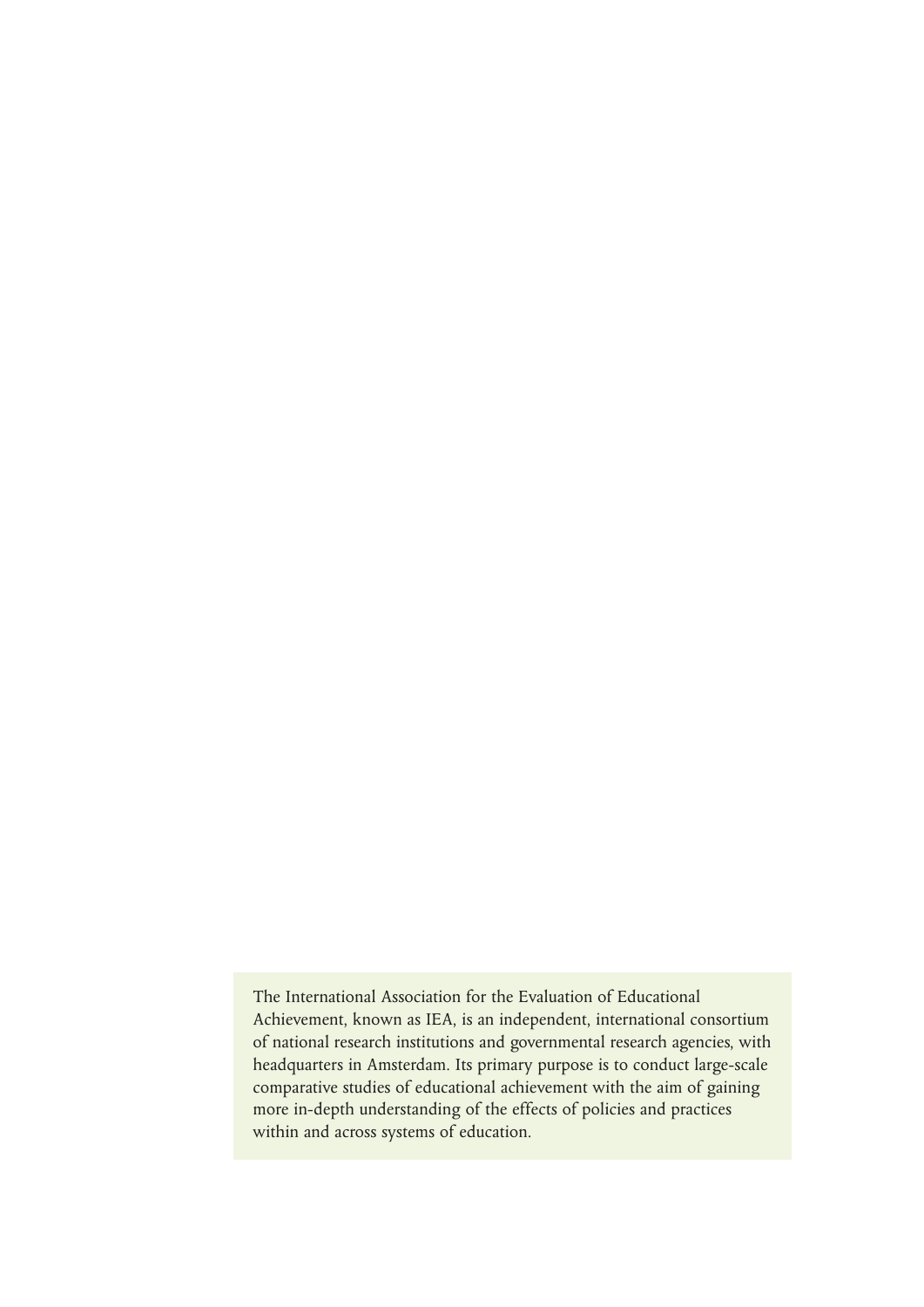

# Content and Format of Database Files

CHAPTER **CHAPTER 1** Ē

**5**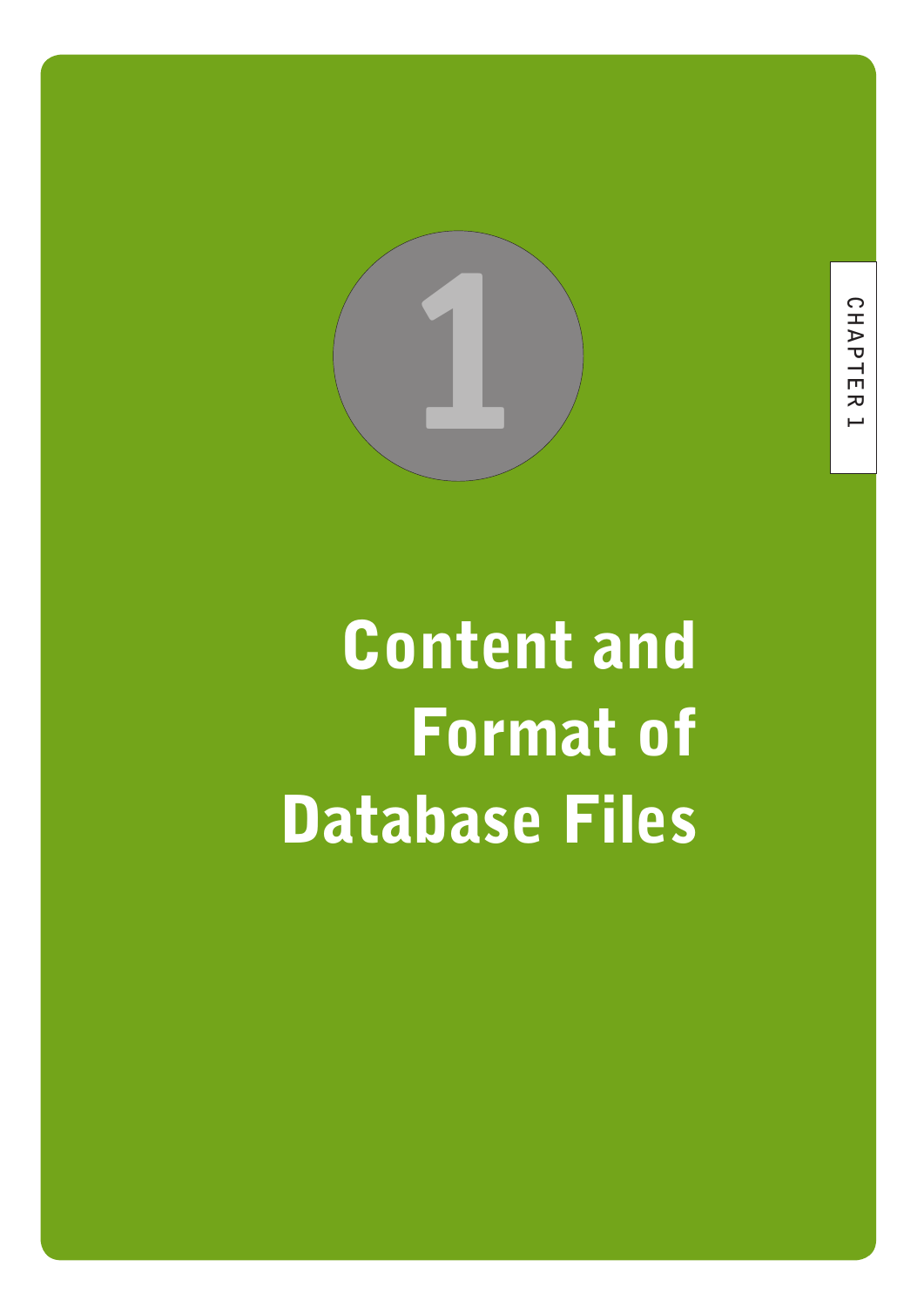## 1.1 INTRODUCTION

This chapter describes the content and format of the IEA Civic Education Study Standard Population and Older Population data files. It is organized in three major sections corresponding to the types of files included in the database. Each section describes the contents of the files. The file types are:

#### **Data Files**

The IEA Civic Education Study data files reflect the result of an extensive series of data management and quality control steps taken to ensure that the international comparability, quality, accuracy, and general utility of the database provide a strong foundation for secondary analyses. As part of the international data files, all variables derived for reporting in the international reports are included.

#### **Codebook Files**

These specifically document the format of all variables in each of the data files.

#### **Program Files**

Several program files are provided for use in secondary analyses. The macro programs for computing statistics using the jackknife repeated replication method are discussed in Chapter 2.

In addition to this user guide, the *IEA Civic Education Study Technical Report*  (2004) should be available when analyzing the data. The technical report provides information about all technical aspects of the study, with the sampling, weighting, scaling, scoring and reporting procedures presented in particular detail. The technical report can be downloaded from the following site:

http://www.iea-dpc.org/download/ieahq/studies\_datasets/CIVED\_datasets/ CIVED\_TechReport.pdf

## 1.2 DATA FILES

The IEA Civic Education Study international database contains two basic types of data files:

- Background Files
- Student-Teacher Linkage Files.

These files and the variables contained in each are described below. Data files are provided for each country that participated in the IEA Civic Education Study and for which internationally comparable data are available. The two different file types reflect data collected from students, teachers, and schools, as well as student-teacher linkage information.

## 1.2.1 Data File and Variable Naming Convention

Before describing the different data files, it is necessary to describe the file and variable naming conventions used in the IEA Civic Education Study database. This part of the guide also describes how the variables are organized.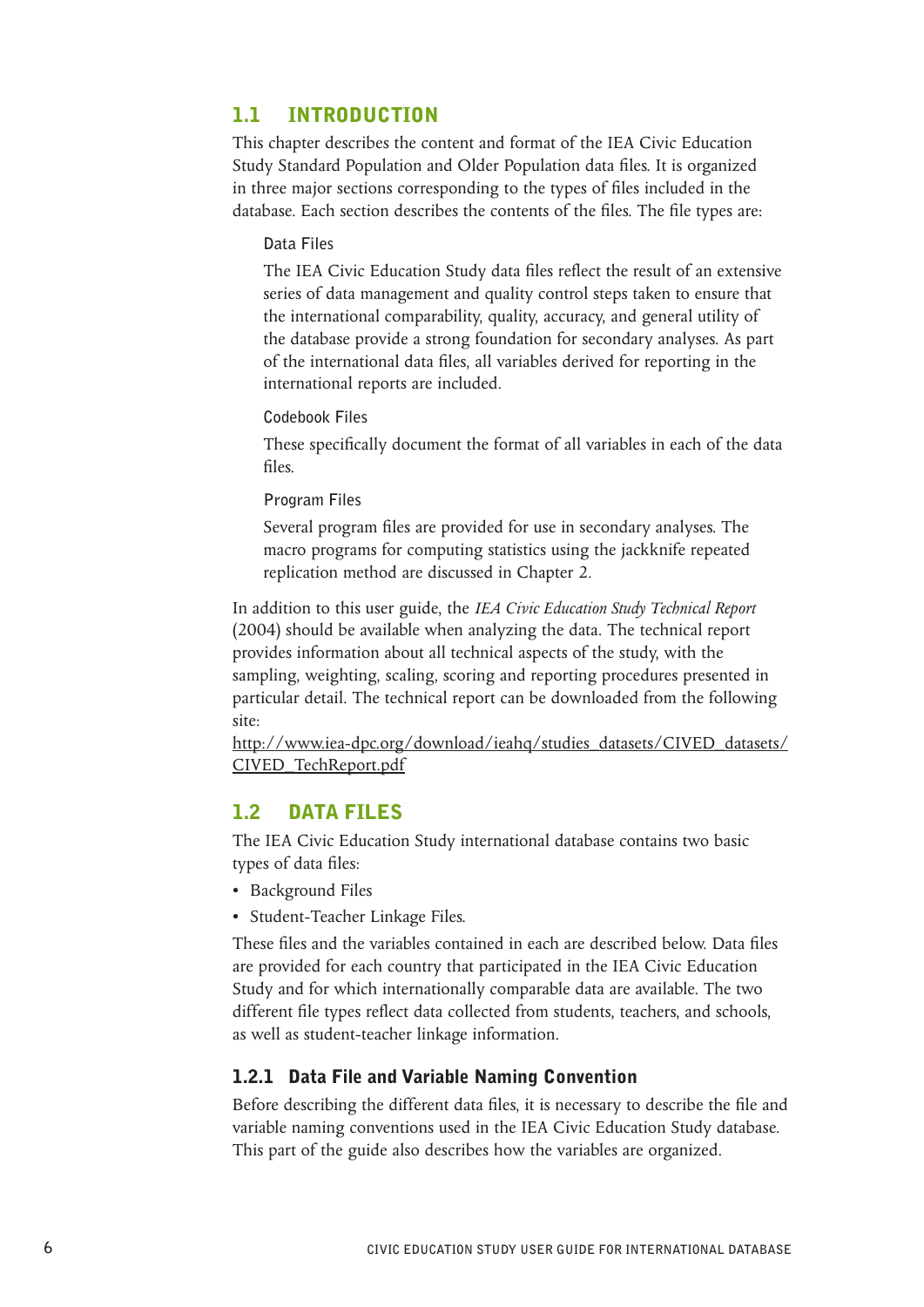## **1.2.1.1 Data File Naming Convention**

The data files included in this database are named using the following convention.

- The first character indicates the IEA Civic Education Study population:
	- B indicates the Standard Population
	- C indicates the Older Population
- The second character indicates the source or level of information in the file:
	- C indicates a school-level file
	- T indicates a teacher-level file
	- L indicates a linkage file
	- S indicates a student-level file.
- The next three digits identify the country, with the three digit alphanumeric country abbreviation following the ISO coding scheme.
- The seventh and eighth characters indicate the version:
	- F<sub>2</sub> stands for final version 2.

## **1.2.1.1.1. File Extension Definitions**

The three-character file extensions used for the files are listed below in alphabetic order:

.SAV SPSS file

The data files for each country are identified by a three-digit alphabetic country abbreviation designated as <country> in the general file names shown in Table 1.1.

Table 1.1: IEA Civic Education Study data files

| File Type                    | <b>Standard Population</b> | <b>Older Population</b> |
|------------------------------|----------------------------|-------------------------|
| Student File                 | BS <country>F2</country>   | $CS <$ Country $>$ F2   |
| Teacher Background File      | BT <country>F2</country>   | <b>NA</b>               |
| School Background File       | BC <country>F2</country>   | <b>NA</b>               |
| Student-Teacher Linkage File | BL <country>F2</country>   | <b>NA</b>               |

The three-digit abbreviations used for each IEA Civic Education Study country and the available files are listed in Table 1.2 along with the numerical code values used in the country identification variable contained in the background data files (see the following section, which discusses identification variables).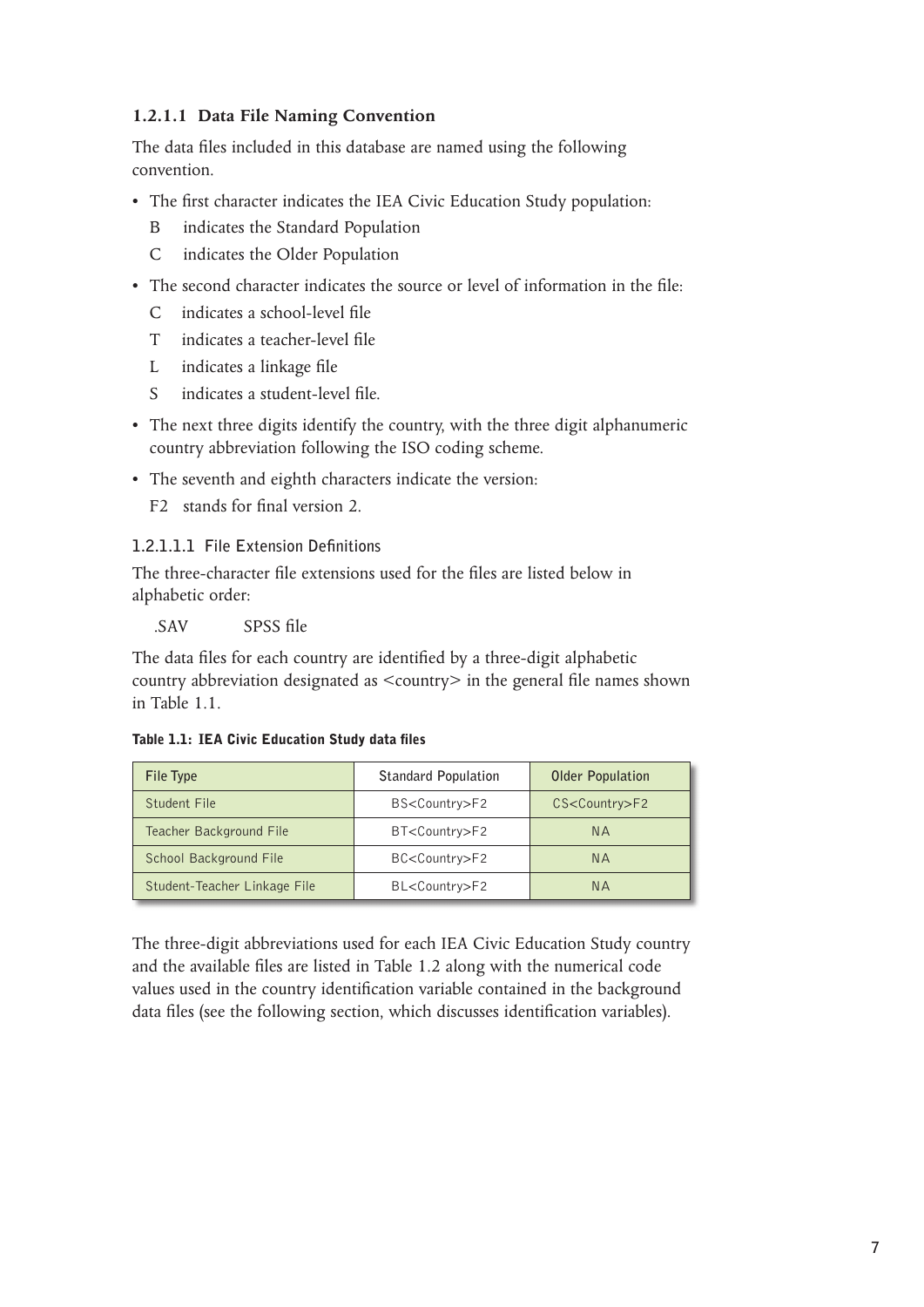| Country              | IS <sub>0</sub><br>Code | Numerical<br>Code | <b>BS</b> | <b>BT</b> | <b>BL</b> | BC        | $\mathsf{CS}\phantom{0}$ |
|----------------------|-------------------------|-------------------|-----------|-----------|-----------|-----------|--------------------------|
| Australia            | AUS                     | 036               | $\bullet$ | $\bullet$ | $\bullet$ | $\bullet$ |                          |
| Belgium (Fr)         | <b>BFR</b>              | 957               |           |           |           |           |                          |
| Bulgaria             | <b>BGR</b>              | 100               |           |           |           |           |                          |
| Chile                | CHL                     | 152               |           |           |           |           | $\bullet$                |
| Colombia             | COL                     | 170               |           |           |           |           | $(\,\bullet\,)$          |
| Cyprus               | CYP                     | 196               | ٠         | $\bullet$ | $\bullet$ | ٠         |                          |
| Czech Republic       | CZE                     | 200               |           |           |           |           |                          |
| Denmark              | DNK                     | 208               |           |           |           |           |                          |
| England              | ENG                     | 826               |           |           |           |           |                          |
| Estonia              | EST                     | 233               |           |           |           |           |                          |
| Finland              | FIN                     | 246               | $\bullet$ | $\bullet$ |           | $\bullet$ |                          |
| Germany              | DEU                     | 280               |           |           |           |           |                          |
| Greece               | GRC                     | 300               |           |           |           |           |                          |
| Hong Kong (SAR)      | <b>HKG</b>              | 344               |           |           |           |           | $(\,\bullet\,)$          |
| Hungary              | <b>HUN</b>              | 348               |           |           |           |           |                          |
| Israel               | <b>ISR</b>              | 376               |           |           |           |           | $\bullet$                |
| Italy                | <b>ITA</b>              | 380               |           |           |           |           |                          |
| Latvia               | <b>LVA</b>              | 428               |           |           |           |           |                          |
| Lithuania            | LTU                     | 440               |           |           |           |           |                          |
| Norway               | <b>NOR</b>              | 578               |           |           |           |           |                          |
| Poland               | POL                     | 616               | $\bullet$ | $\bullet$ |           |           |                          |
| Portugal             | PRT                     | 620               |           |           |           |           |                          |
| Romania              | <b>ROM</b>              | 642               |           |           |           |           |                          |
| Russian Federation   | <b>RUS</b>              | 643               |           |           |           |           |                          |
| Slovak Republic      | SVK                     | 201               | ٠         | ٠         | $\bullet$ | ٠         |                          |
| Slovenia             | SVN                     | 890               | $\bullet$ | $\bullet$ |           | ٠         |                          |
| Sweden               | SWE                     | 752               |           |           |           |           |                          |
| Switzerland          | CHE                     | 756               |           |           |           |           |                          |
| <b>United States</b> | USA                     | 840               |           |           |           |           |                          |

Table 1.2: Country identification and availability of data files

All IEA Civic Education Study international data files are provided in SPSS format, enabling users to access the data directly without having to go through intermediate steps. All details of the file structure are provided in codebook files related to each of the data files listed in Table 1.1. The use of these codebooks is described later in this chapter.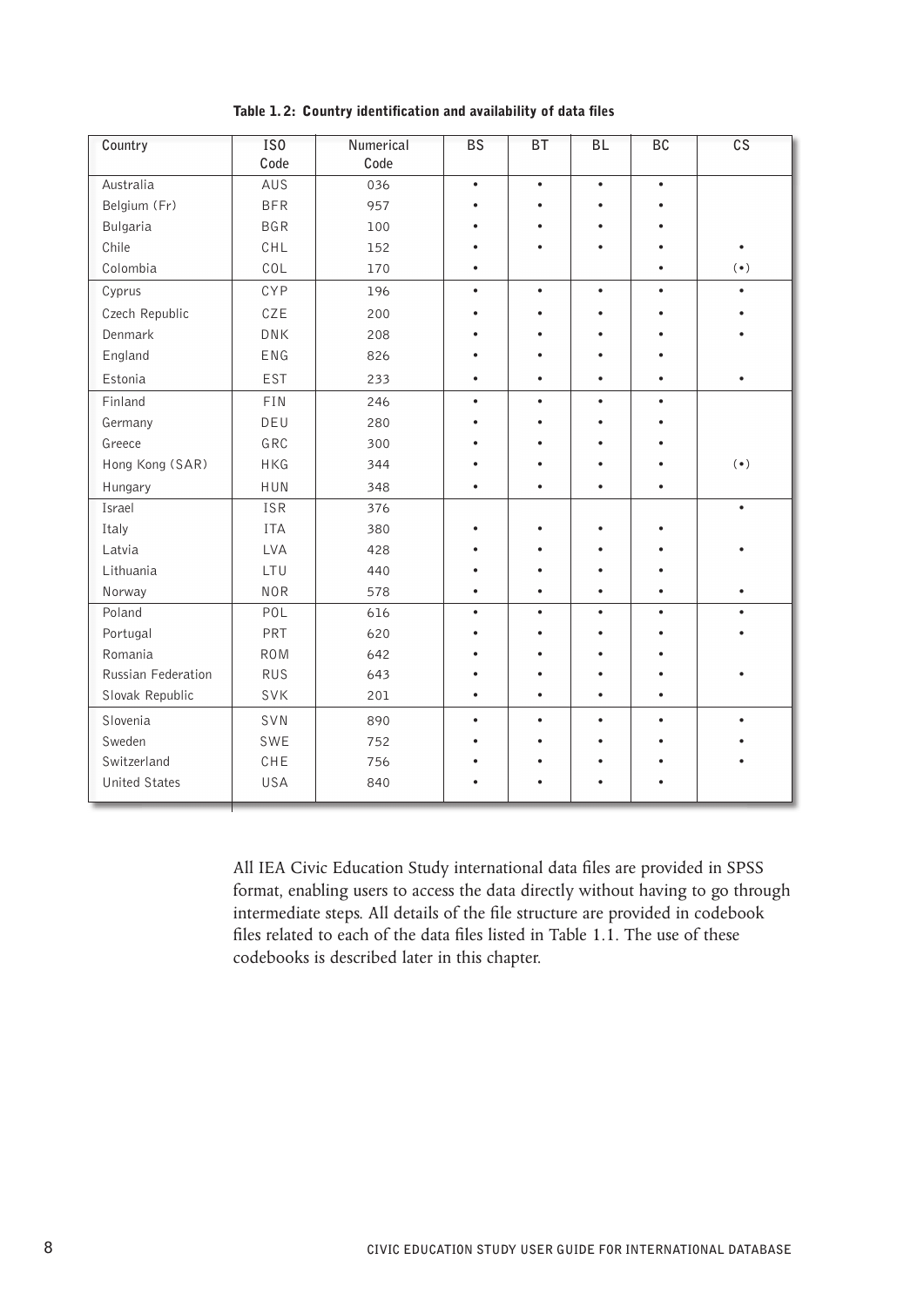## **1.2.1.2 Variable Naming Convention**

International background variables obtained from the student, teacher, and school questionnaires are provided in the corresponding files. In general, the background variables are provided for all countries where the data are considered internationally comparable. The assessment of international comparability for background variables was based on information regarding any national adaptations of the background questionnaire items. This information was provided by the IEA Civic Education Study National Research Coordinators (NRCs). In a few cases, some slightly modified specific country options were retained in the international variables.

For a description of the information obtained from the international student, teacher, and school questionnaire items, see the *IEA Civic Education Study Technical Report* (2004). The technical report also contains copies of the international versions of the questionnaires.

The values for the variables are either categorical options or open-ended numerical values, in accordance with the corresponding questionnaire item formats. The codebook files contain the international variable names, descriptive labels, response code definitions, formats, and field locations corresponding to each questionnaire item.

In addition to the variables contained in the questionnaires, a number of derived variables were computed for use in the international reports. These derived variables, many of which use data from more than one source, are also included in the international database for use in secondary analyses. All derived variables are self-explanatory. The information from the codebook can also be used.

The naming system for the variables permits the determination of the population and source based on 7- or 8-digit codes. These are the variables that capture the responses given to the survey instruments. The following convention is followed in naming these variables:

- The first character indicates the population. "B" is used to indicate the IEA Civic Education Study Standard Population. "C" is used to indicate the IEA Civic Education Study Older Population.
- The second character indicates the type of respondent. The following abbreviations are used:
	- C School Principal
	- T Teacher
	- S Student
- The last characters indicate a question name and are unique to each variable.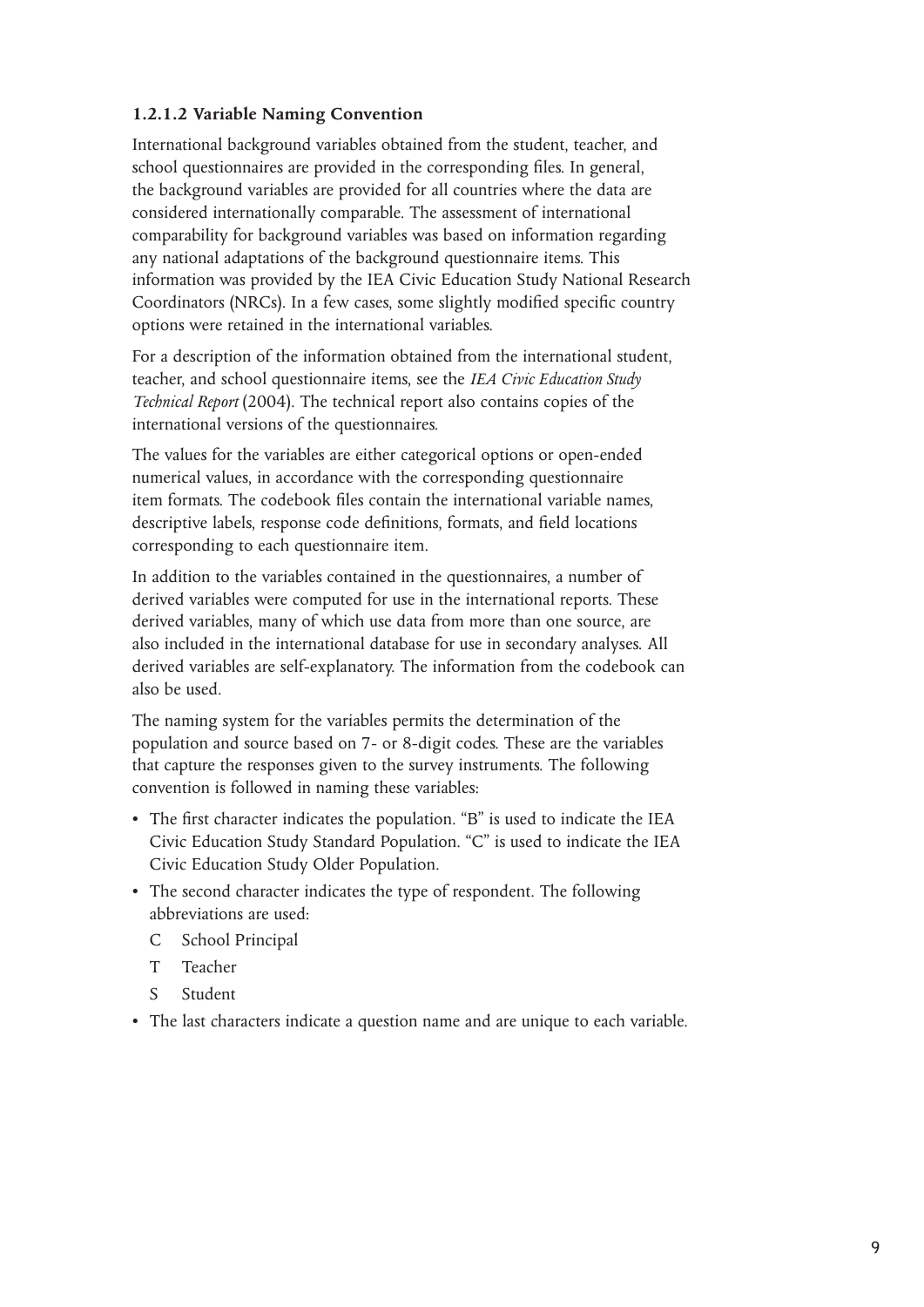**1.2.1.2.1 Identifying Background Variables by Questionnaire Numbers** The international variables are listed in the codebooks in order of the corresponding questions in the international version of the questionnaires. For each variable, the corresponding international questionnaire location is given. The questionnaire item numbers associated with each variable are indicated by field locations according to the formats given in Table 1.3.

Table 1.3: Background questionnaire item field location format conventions

| Questionnaire                              | Location    |
|--------------------------------------------|-------------|
| Student Questionnaire, Standard Population | $SQ2-***$   |
| Student Questionnaire, Older Population    | $SQ3-****$  |
| Teacher Questionnaire                      | $TQ2-***$   |
| School Questionnaire                       | $SCQ2-****$ |

#### **1.2.1.3 Identification Variables**

In all files, several identification variables are included that provide information used to identify students, teachers, or schools, and to link cases between the different data files. Most identification variables carry the prefix "ID". They are listed below.

**1.2.1.3.1 Identification Variables Included in Student, Teacher, and School Files** 

#### **IDCNTRY**

Three-digit country or jurisdiction identification code. This variable should always be used as one of the link variables whenever files are linked within and across countries.

#### **COUNTRY**

Three-digit alphanumeric country or jurisdiction identification code.

#### **IDPOP**

Identifies the population.

#### **IDSTRAT**

Identification number that identifies the stratum to which the corresponding respondent belongs.

#### **IDSCHOOL**

Identification number that uniquely identifies each school within each country. The codes for the school are not unique across countries. Schools across countries can be uniquely identified only by the IDCNTRY and IDSCHOOL combination.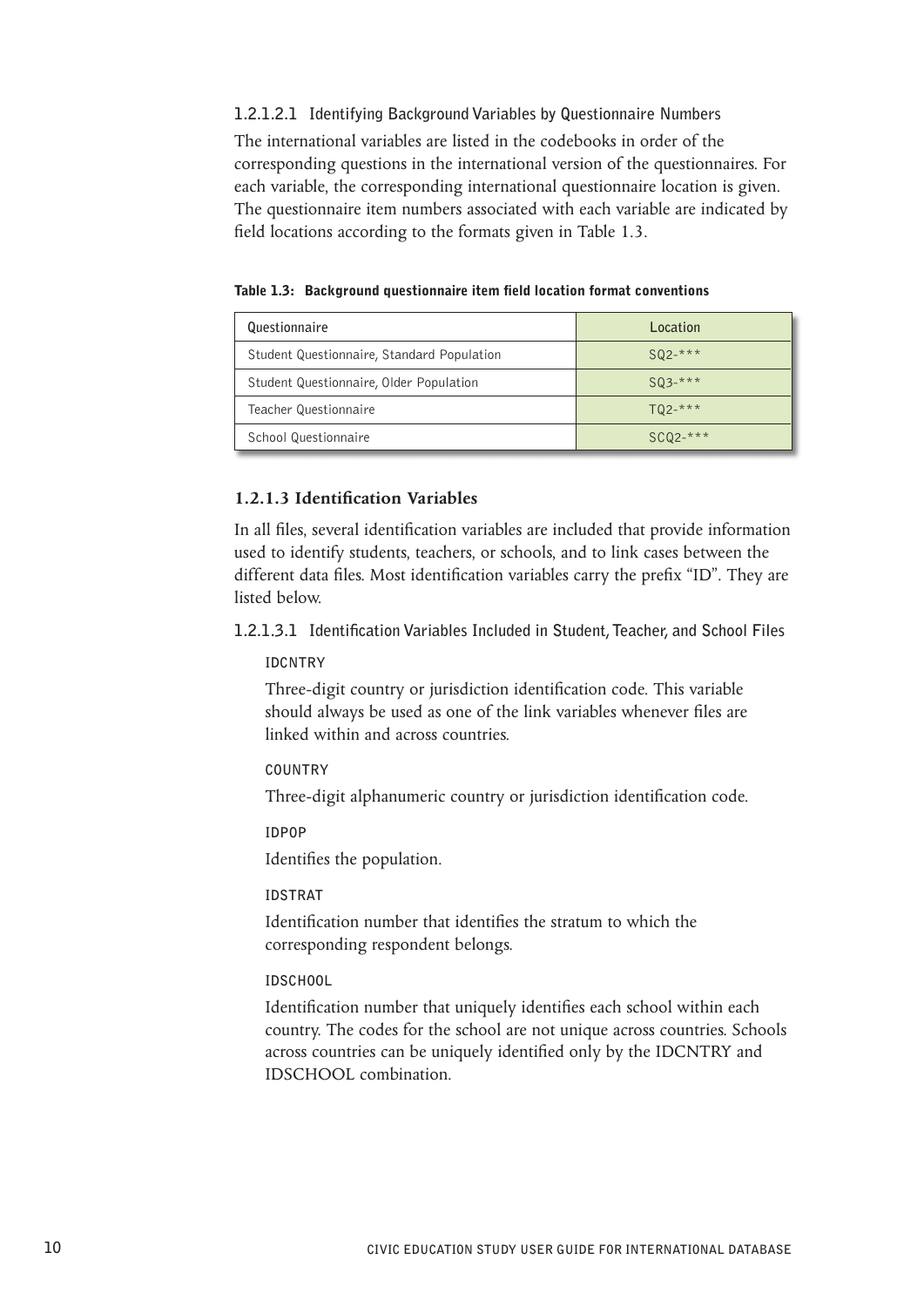## **1.2.1.3.2 Additional Identification Variables Included in the Student Files**

## **IDSTUD**

Identification number that uniquely identifies each student in the country sampled. The variable IDSTUD is a hierarchical identification number. It is formed by combining the variables IDSCHOOL and IDCLASS, followed by a two-digit sequential number within each classroom. Students can be uniquely identified in the database by the combination of IDSTUD and IDCNTRY.

## **IDCLASS**

Identification number that uniquely identifies the sampled class within the school.

## **IDGRADE**

Indicates the actual grade denomination within the country.

**1.2.1.3.3 Additional Identification Variables Included in the Teacher Files**

## **IDTEACH**

Identification number that uniquely identifies the selected teacher within the school. This hierarchical identification number is formed by combining IDSCHOOL and a two-digit sequential number within each school. This variable is unique to each teacher within each country but is not unique in the teacher file.

## **IDLINK**

This variable uniquely identifies the class for which the teacher answered the questionnaire. The combination of variables IDCNTRY, IDTEACH, and IDLINK uniquely identifies a teacher-class combination in the database.

In the student file, the IDSTUD variable provides a unique identification number to identify each student within each country. Since teachers may teach more than one class, the IDTEACH and IDLINK combinations in the teacher background files provide a unique identification for each teacher teaching a specific class. Teacher background variables are linked to appropriate students using the student-teacher linkage file. The variable IDSCHOOL, contained in all three background files, is a unique identification number for each school within a country that can be used to link school background data to corresponding students or teachers.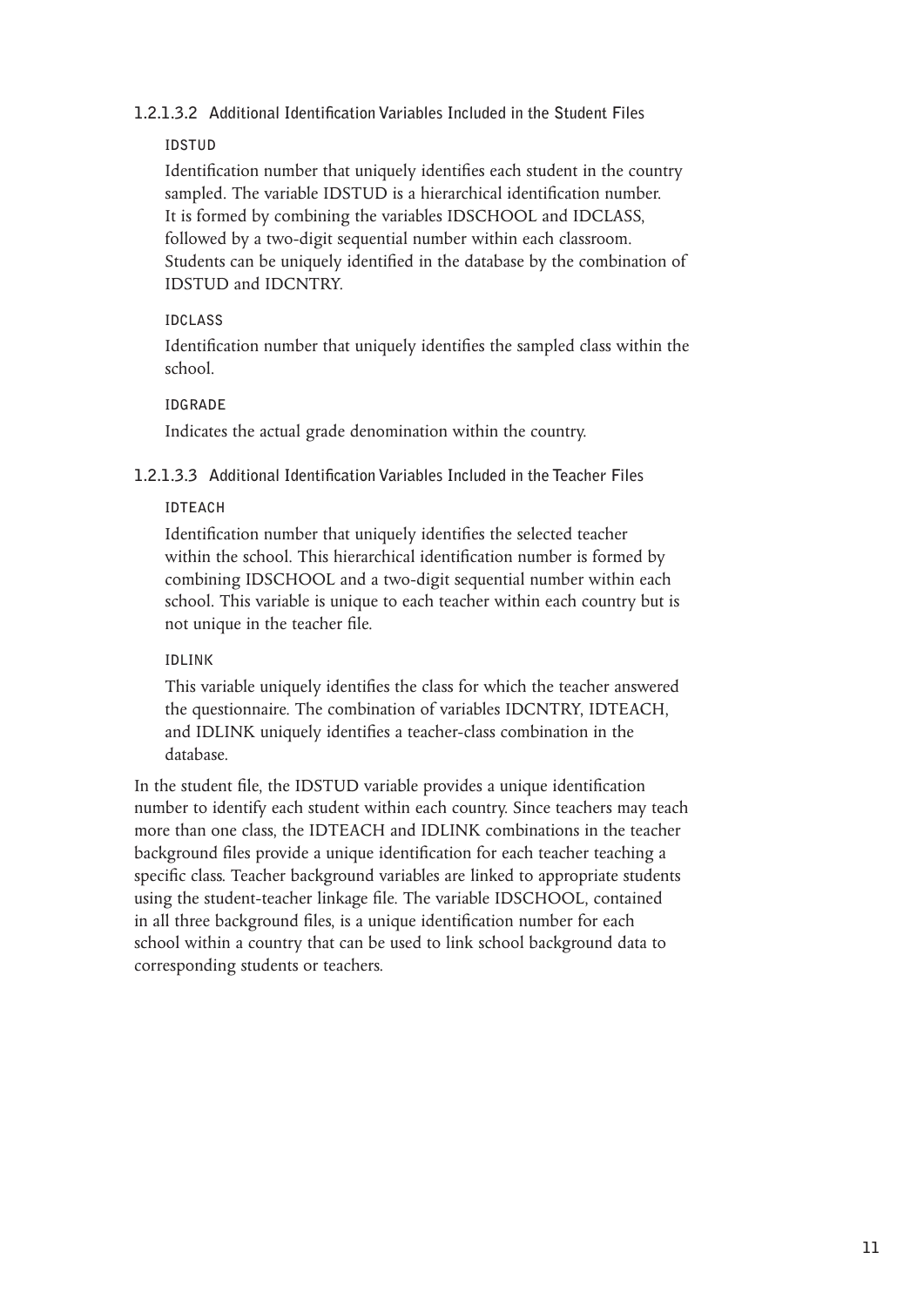#### **1.2.1.3.4 Linking and Tracking Variables**

Information about students, teachers, and schools provided on the survey tracking forms is included in linking or tracking variables. These variables have the prefixes "IL" or "IT". Some of the important linking and tracking variables are listed below.

#### **1.2.1.3.5 Linking and Tracking Variables Included in the Student Background Files**

**ITSEX**

Gender of each student.

#### **ITBIRTHM AND ITBIRTHY**

Month and year of birth of each student.

#### **ITDATEM AND ITDATEY**

Month and year of testing of each student.

#### **ITLANG**

Language of testing for each student.

#### **ITPART, ITPART1, ITPART2**

Participation status variable indicating whether each student participated in any part (ITPART), in Part 1 and 2 (ITPART1), or in Part 3 (ITPART2).

#### **ILTEACH1 – ILTEACH3**

Identification number that identifies the teachers teaching the student under consideration. This hierarchical identification number is formed by combining IDSCHOOL and a two-digit sequential number within each school. This variable is unique to each teacher within each country but is not unique in a student record. Identical ILTEACHx variables in a student record indicate different subjects taught by the same person. Teaching of different subjects is shown by identical ILTEACHx figures accompanied by different ILLINKx numbers.

#### **ILLINK1 – ILLINK3**

Within a student record, these variables identify the class or subject a teacher is teaching.

**1.2.1.3.6 Linking and Tracking Variables Included in the Teacher Background Files**

#### **ITSUBJCT**

The subject(s) taught by the teacher according to tracking form information. Since codes vary by country and educational systems, the figures are not comparable across countries.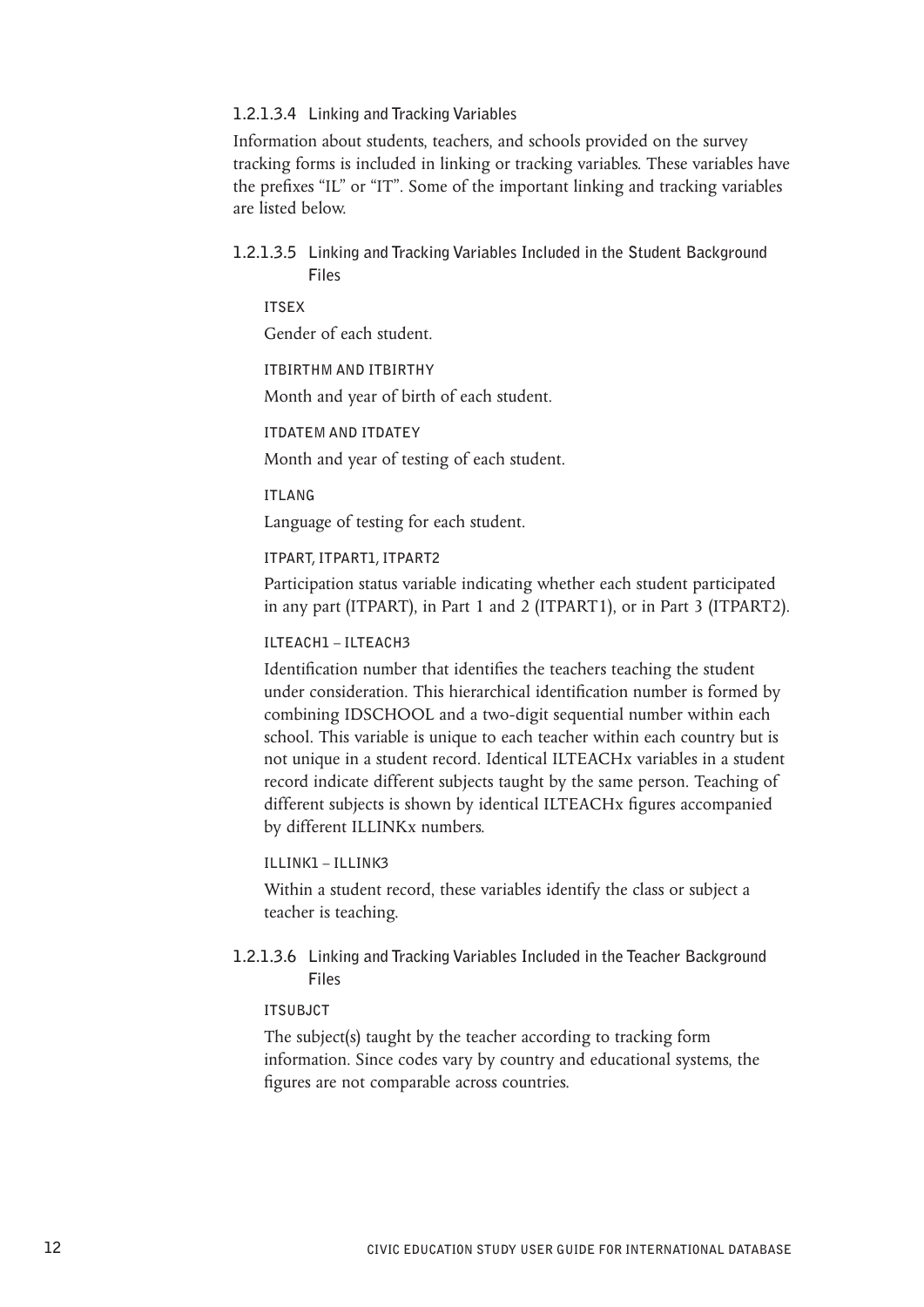## **1.2.1.3.7 Linking and Tracking Variables in the School Background Files**

## **ITPARTC**

Participation status variable indicating whether each school participated and returned a questionnaire.

## **1.2.1.3.8 Scores**

Several scores are included in the student file as well as in the student-teacher linkage file. In broad terms, scores pertaining to cognitive and attitude scales have the suffix "mle" to indicate that they are maximum likelihood estimates. For a description of the scaling and scoring processes applied in the IEA Civic Education Study, see the *IEA Civic Education Study Technical Report* (2004).

The following scores are included in the data:

## **KNOWLMLE**

Maximum likelihood estimate of the knowledge scale; internationally scaled to a mean of 100 and a standard deviation of 20.

## **SKILSMLE**

Maximum likelihood estimate of the skills scale; internationally scaled to a mean of 100 and a standard deviation of 20.

#### **TOTCGM LE**

Maximum likelihood estimate of the combined cognitive scale; internationally scaled to a mean of 100 and a standard deviation of 20.

## **CTCONMLE**

Maximum likelihood estimate of the attitude scale IMPORTANCE OF CONVENTIONAL CITIZENSHIP; internationally scaled to a mean of 10 and a standard deviation of 2.

## **CTSOCMLE**

Maximum likelihood estimate of the attitude scale IMPORTANCE OF SOCIAL-MOVEMENT-RELATED CITIZENSHIP; internationally scaled to a mean of 10 and a standard deviation of 2.

## **GOVECMLE**

Maximum likelihood estimate of the attitude scale ECONOMY-RELATED GOVERNMENT RESPONSIBILITIES; internationally scaled to a mean of 10 and a standard deviation of 2.

## **GOVSOMLE**

Maximum likelihood estimate of the attitude scale SOCIETY-RELATED GOVERNMENT RESPONSIBILITIES; internationally scaled to a mean of 10 and a standard deviation of 2.

## **TRUSTMLE**

Maximum likelihood estimate of the attitude scale TRUST IN GOVERNMENT-RELATED INSTITUTIONS; internationally scaled to a mean of 10 and a standard deviation of 2.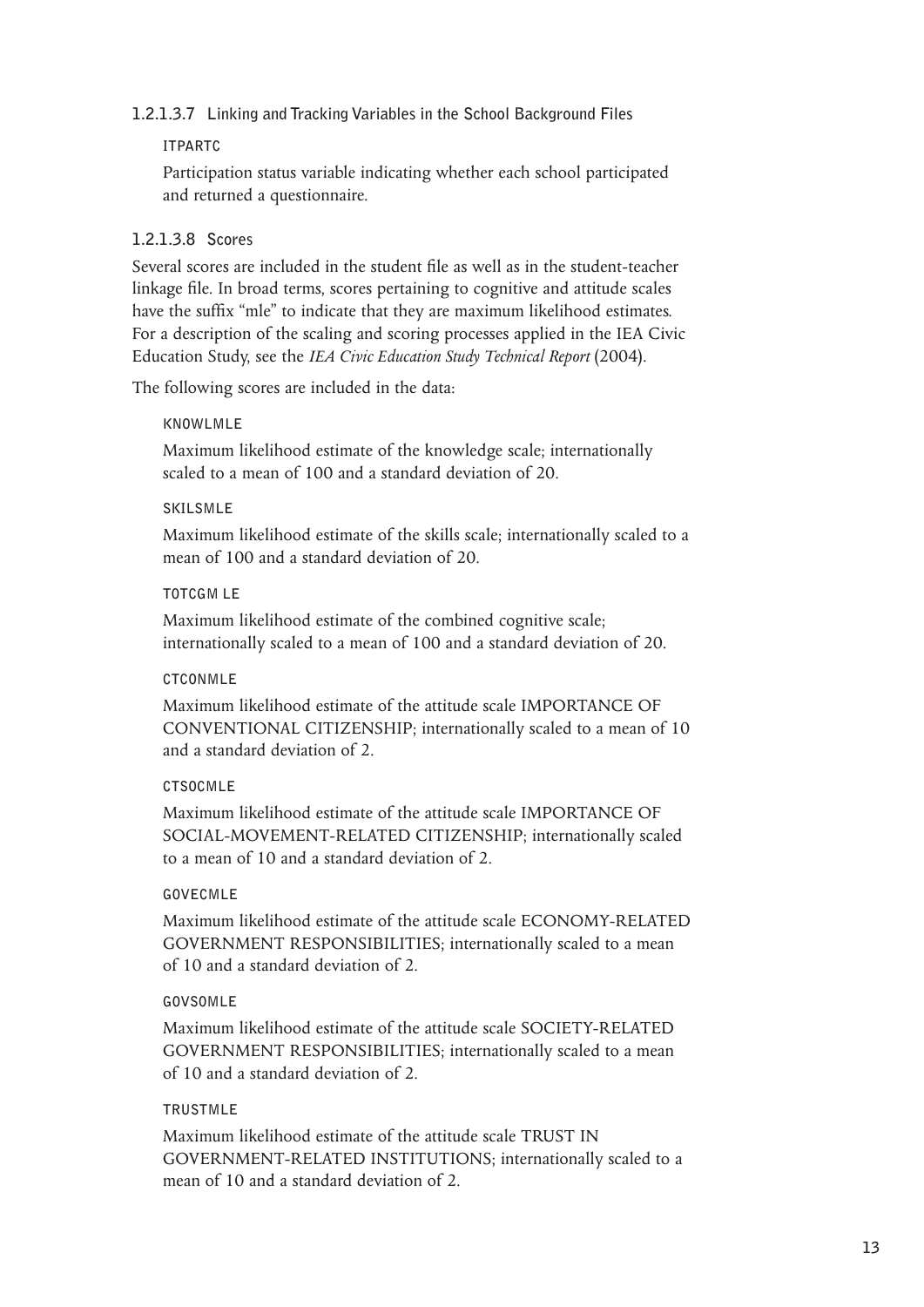#### **PATRIMLE**

Maximum likelihood estimate of the attitude scale POSITIVE ATTITUDES TOWARD ONE'S NATION; internationally scaled to a mean of 10 and a standard deviation of 2.

#### **WOMRTMLE**

Maximum likelihood estimate of the attitude scale ATTITUDES TOWARD WOMEN'S POLITICAL AND ECONOMIC RIGHTS; internationally scaled to a mean of 10 and a standard deviation of 2.

#### **IMMIGMLE**

Maximum likelihood estimate of the attitude scale POSITIVE ATTITUDES TOWARD IMMIGRANTS; internationally scaled to a mean of 10 and a standard deviation of 2.

#### **CONFSMLE**

Maximum likelihood estimate of the attitude scale CONFIDENCE IN PARTICIPATING AT SCHOOL; internationally scaled to a mean of 10 and a standard deviation of 2.

## **POLATMLE**

Maximum likelihood estimate of the attitude scale POLITICAL ACTIVITIES; internationally scaled to a mean of 10 and a standard deviation of 2.

#### **CCLIMMLE**

Maximum likelihood estimate of the attitude scale OPEN CLIMATE FOR CLASSROOM DISCUSSION; internationally scaled to a mean of 10 and a standard deviation of 2.

#### **1.2.1.4 Weights**

Weighting variables are included in the student, teacher, and school files. These variables must be used in order to get unbiased analyses results. For a description of the weighting processes applied in the IEA Civic Education Study, see the *IEA Civic Education Study Technical Report* (2004).

#### **1.2.1.4.1 Weight Variables Included in the Student Files**

The weight variables reflecting the weight components show the prefix "WGT". Actual weights show the suffix "WGT". Both groups of weight variables are listed below.

#### **WGTFAC1**

Weighting factor 1: This variable reflects the selection probability of a school at the school level.

#### **WGTADJ1**

Weight adjustment 1: This variable reflects school non-response adjustment within explicit strata at the school level.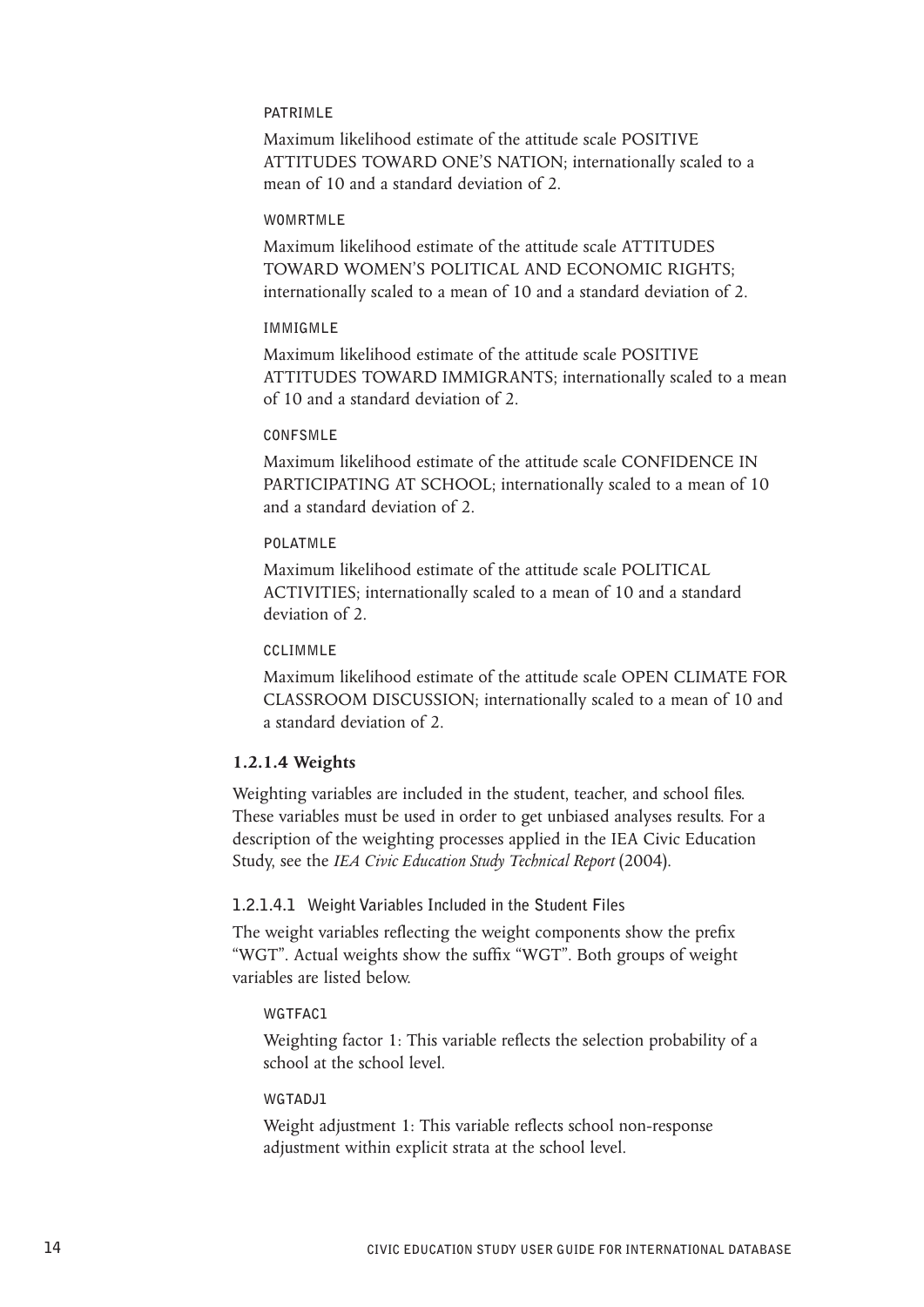#### **WGTFAC2**

Weighting factor 2: This variable reflects the selection probability of a class within a participating school.

#### **WGTADJ1**

Weight adjustment 2: This variable reflects class non-response adjustment within a participating school.

#### **WGTFAC3**

Weighting factor 3: This variable reflects the selection probability of a student at the class level.

## **WGTADJ3**

Weight adjustment 3: This variable reflects student non-response adjustment within a participating class.

## **TOTWGT**

Total weight: This variable represents the weight attached to each student. The sum of TOTWGT across all participating students is an estimate of the population size. This variable must always be used in order to obtain unbiased results.

#### **SENWGT**

Senate weight: This variable represents a weight equivalent to TOTWGT. The sum of SENWGT across all participating students within each country is 500. This variable must always be used for country comparisons if countries should contribute equally to the comparisons.

## **HOUWGT**

House weight: This variable represents a weight equivalent to TOTWGT. The sum of HOUWGT across all participating students is equal to the number of participating students.

**1.2.1.4.2 Weight Variables Included in the School File**

The weight variables show the suffix "WGT".

## **SCHWGT**

School weight: This variable is the inverse of the school's inclusion probability. It indicates the number of schools a particular school represents.

## **STDWGT**

Sum of student weights: This variable indicates the number of students represented by a particular school.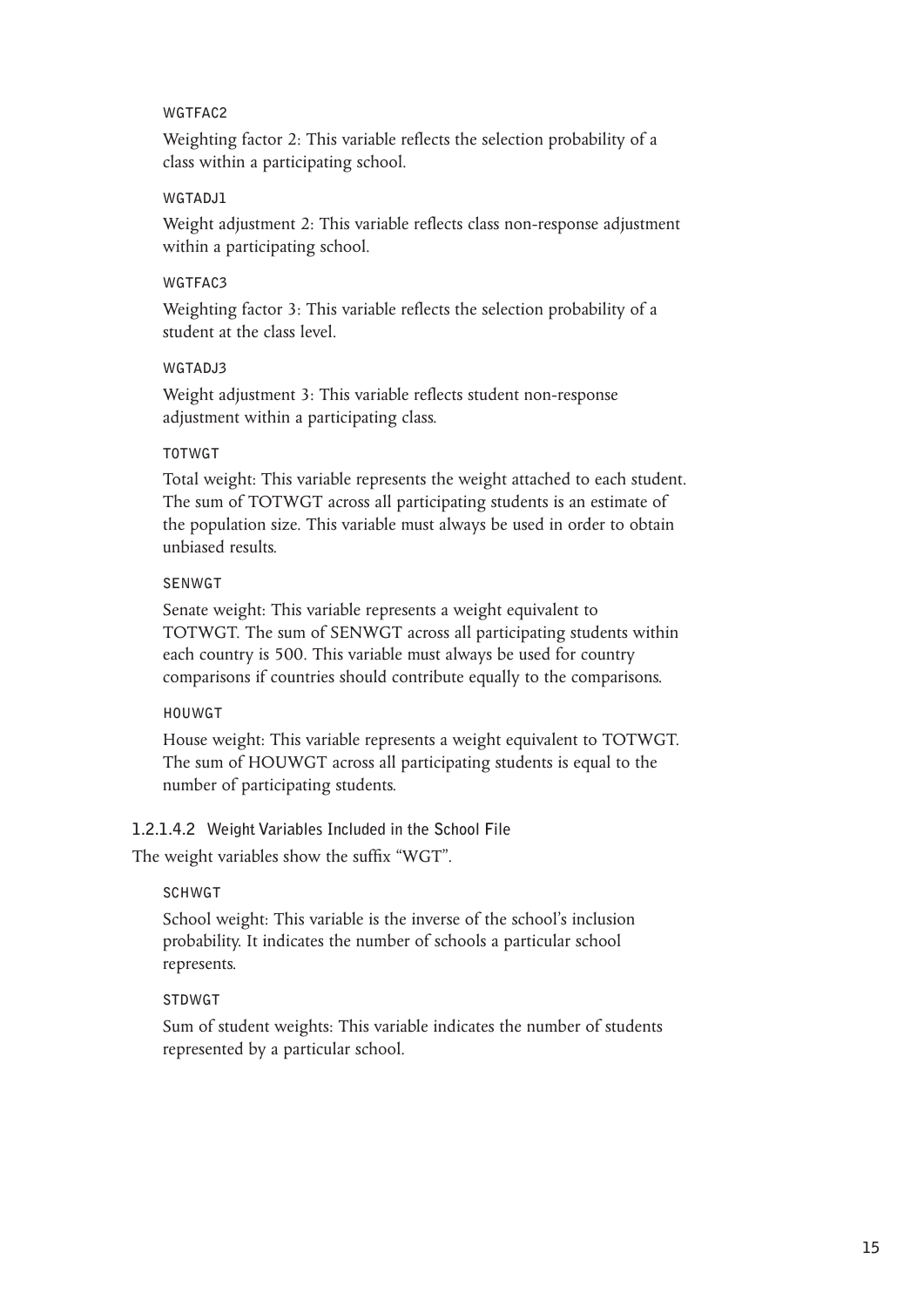## **1.2.1.4.3 Weight Variables Included in the Student-Teacher Linkage File** The following important variables required to compute appropriately weighted teacher-level data are included in the linkage files.

#### **NTEACH**

Number of teachers for each student.

**TOTWGTCH**

Adjusted weight for total teachers.

**SENWGTCH**

Adjusted senate weight for total teachers.

The TOTWGTCH or SENWGTCH variables contain teacher weights adjusted for the total number of teachers for each student. For example, if a student has three teachers, the adjusted weight for each teacher (TOTWGTCH) will be equal to one-third so that each teacher contributes equally to the teacherbased data for students. These variables must always be used in order to obtain unbiased results. However, the user must keep in mind that the IEA Civic Education Study data represent a sample of students, not a sample of teachers.

## **1.2.1.5 Jackknife Variables**

Two variables needed for variance estimation are included in the student files. These variables must be used in order to obtain correct estimates for the sampling error variances. For a description of the processes applied to create the jackknife variables in the IEA Civic Education Study, see the *IEA Civic Education Study Technical Report* (2004).

#### **JKZONE**

The sampling zone to which the student's school is assigned.

**JKREP**

The primary sampling unit to which the student is assigned.

**1.2.1.5.1 Identification Variables Included in Student, Teacher, and School Files**

## **IDCNTRY**

Three-digit country or jurisdiction identification code. This variable should always be used as one of the link variables whenever files are linked within and across countries.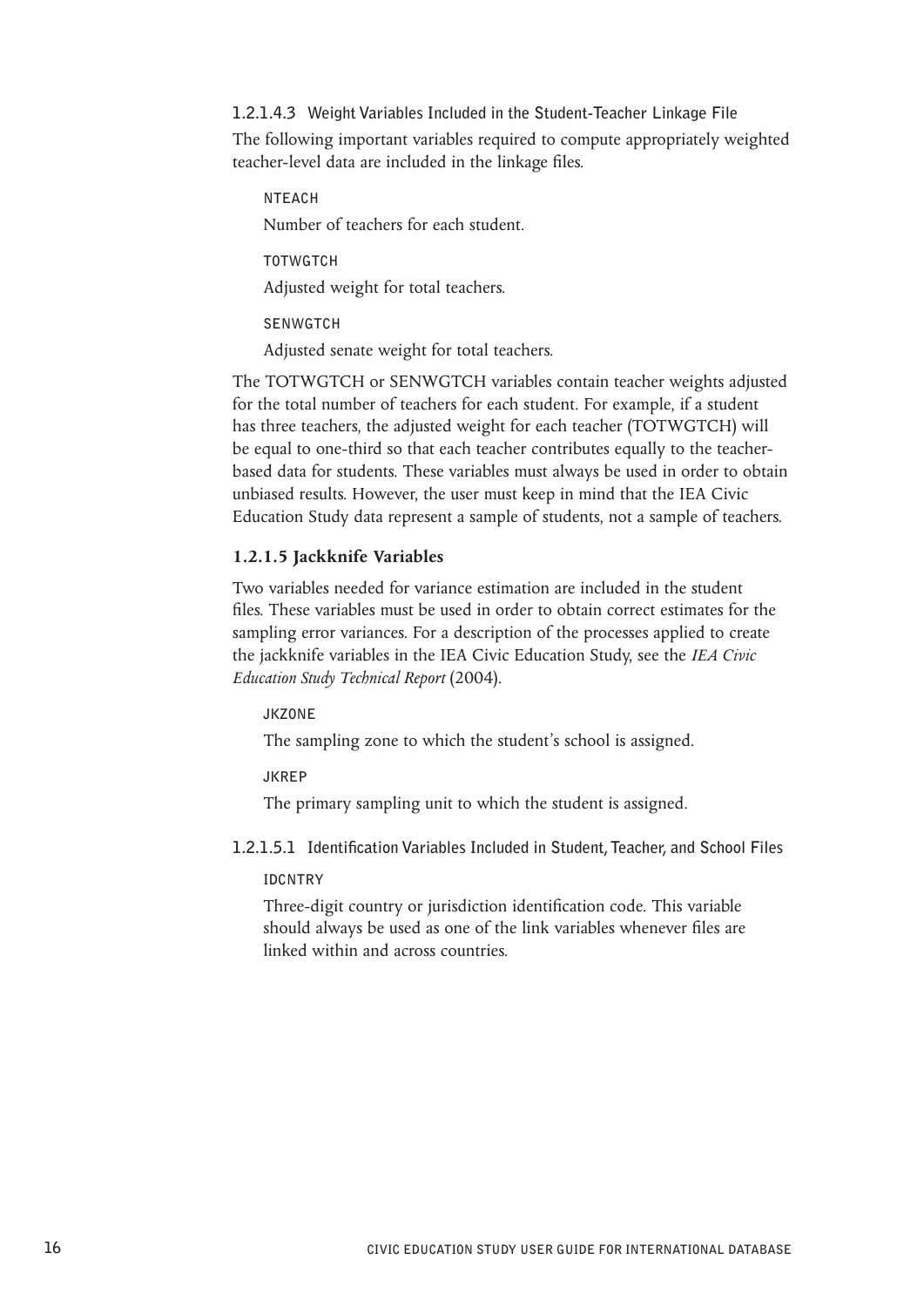## 1.2.2 Student, Teacher, and School Files

There are three different types of IEA Civic Education Study files: student, teacher, and school.

## **1.2.2.1 Student File**

Students who participated in the IEA Civic Education Study were administered a questionnaire containing test items, questions related to home background and school experiences, and items relating to students' concepts, attitudes, and actions. The student file contains students' responses to these questions.

## **1.2.2.2 Teacher File**

The civic education teachers of the students who were sampled for the IEA Civic Education Study were administered a questionnaire containing questions pertaining to their background and their teaching practices in the classes of the sampled students. Each teacher was asked to respond to a questionnaire for each class taught that contained sampled students. The teacher file contains one record for each of the teachers who completed a questionnaire.

In the teacher background data files, each teacher was assigned a unique identification number (IDTEACH) and a teacher link number (IDLINK) specific to the class taught by the teacher and to which the information in the data record corresponds. The IDTEACH and IDLINK combination uniquely identifies a teacher teaching one specific class. So, for example, students linked to teachers identified by the same IDTEACH but different IDLINK would have been taught by the same teacher but in different classes or subjects.

The teacher background data files cannot be merged directly with the student data files, and they do not contain sampling information or achievement scores. It is important to note that the teacher background data files do not constitute a representative sample of teachers in a country, but rather consist of the teachers teaching a representative sample of students. The teacher data should therefore be analyzed only in conjunction with the weights taken from the student-teacher linkage file. The teacher background data files contain a series of other identification and link variables, as well as the responses of the teachers to the background questions.

## **1.2.2.3 School File**

The principals or administrators of the schools in the IEA Civic Education Study sample were administered a school background questionnaire containing questions about school policy and school environment. The school background data file contains the responses given to the questions in this questionnaire. This file also contains a series of identification variables, link variables, and sampling variables. The school data files can be merged with the student data files by using the country and school identification variables.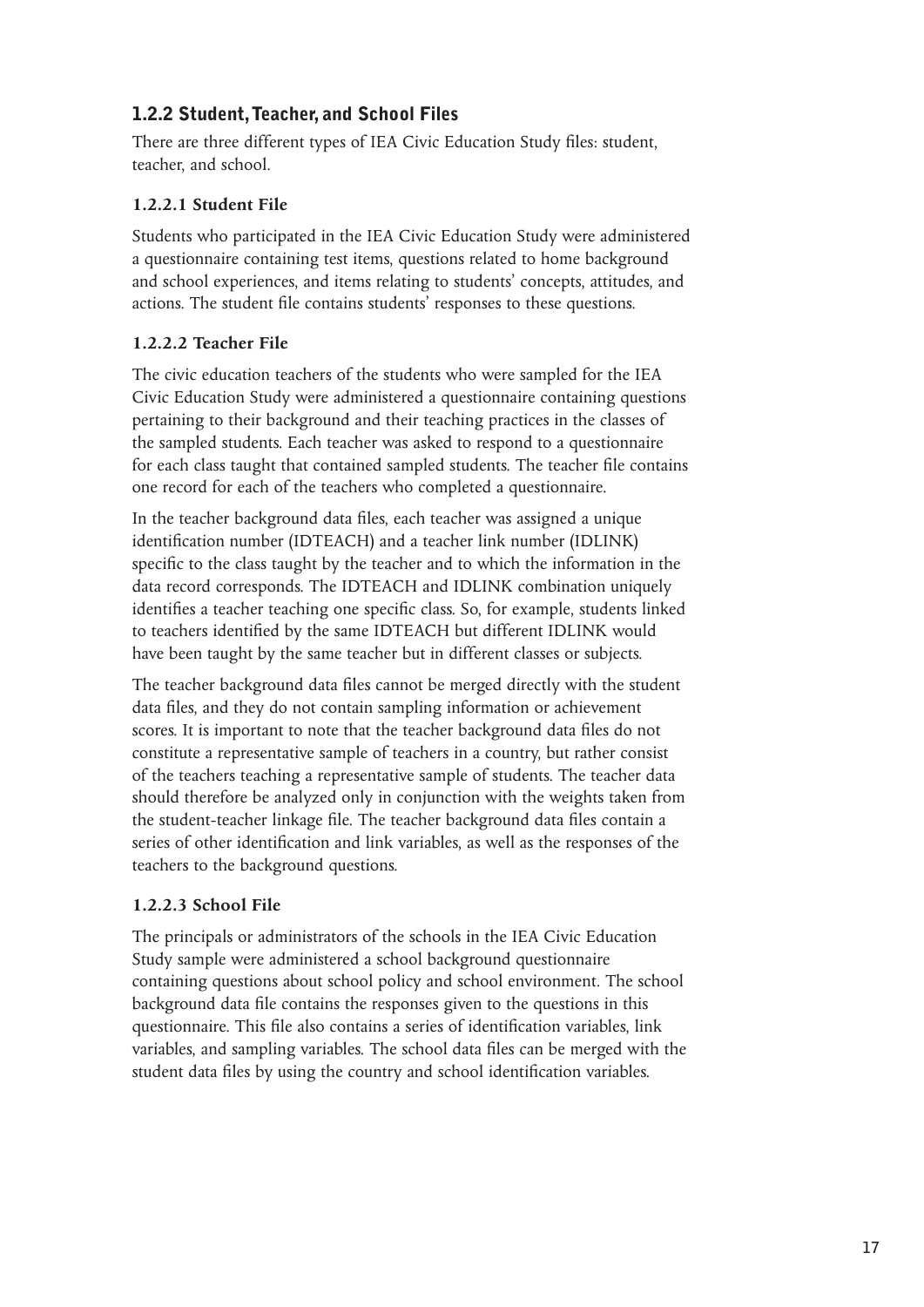## 1.2.3 Student-Teacher Linkage Files

The student-teacher linkage files for the IEA Civic Education Study contain information required to link the student and teacher files and to compute appropriately weighted teacher-level data using the student as the unit of analysis.

The student-teacher linkage files contain one entry per student-teacher linkage combination in the data. In many cases, students are linked to more than one teacher. In these cases, there is one record for each student-teacher link combination. For instance, where three teachers are linked to a student, three entries in the file will correspond to that student.

The linkage files also contain the identification variables required to identify cases and to link the student and teacher files. Some tracking and achievement score variables plus all teacher variables are also included. The codebooks for the student-teacher linkage files contain a complete list of all variables included.

## 1.2.4 Missing Codes in the International Data Files

All values assigned to variables in the IEA Civic Education Study international data files are numerical. A subset of the numerical values for each of the variable types is reserved for specific codes related to different categories of missing data. The missing categories defined below are assigned to different values depending on the field width of the variable and the variable type.

#### **1.2.4.1 Omitted Response Codes (System Missing, … )**

Omitted response codes are used for questions/items that a student, teacher, or school principal should have answered but did not. These are indicated as "missing" in the codebooks. For questionnaire data, no differentiation has been made between "no answer" and "invalid" answers. The latter include instances of checking two or more response options in a categorical question or responses to open-ended questions that were unreadable or could not be interpreted. In a few cases, data received from a country in an invalid or inconsistent way are also recoded as "missing". For cognitive items, an omitted response code is given only in cases in which the item was left blank; a special code is used for invalid answers as described below. The specific omitted response code value given depends on the number of valid codes available for each item.

*For identification, tracking, or questionnaire items:* An omitted response code value of 9 is used for categorical items with seven or fewer valid response options. For categorical items with more than seven categories, a code value of 99 is used. For open-ended background questionnaire items or other items containing non-categorical values, the omitted code is the next available 9\* code greater than the highest response in the defined valid range. Background questionnaire item values outside the valid ranges are recoded as missing.

*For cognitive items:* An omitted response code value (SYSMIS) is used for multiple-choice cognitive items.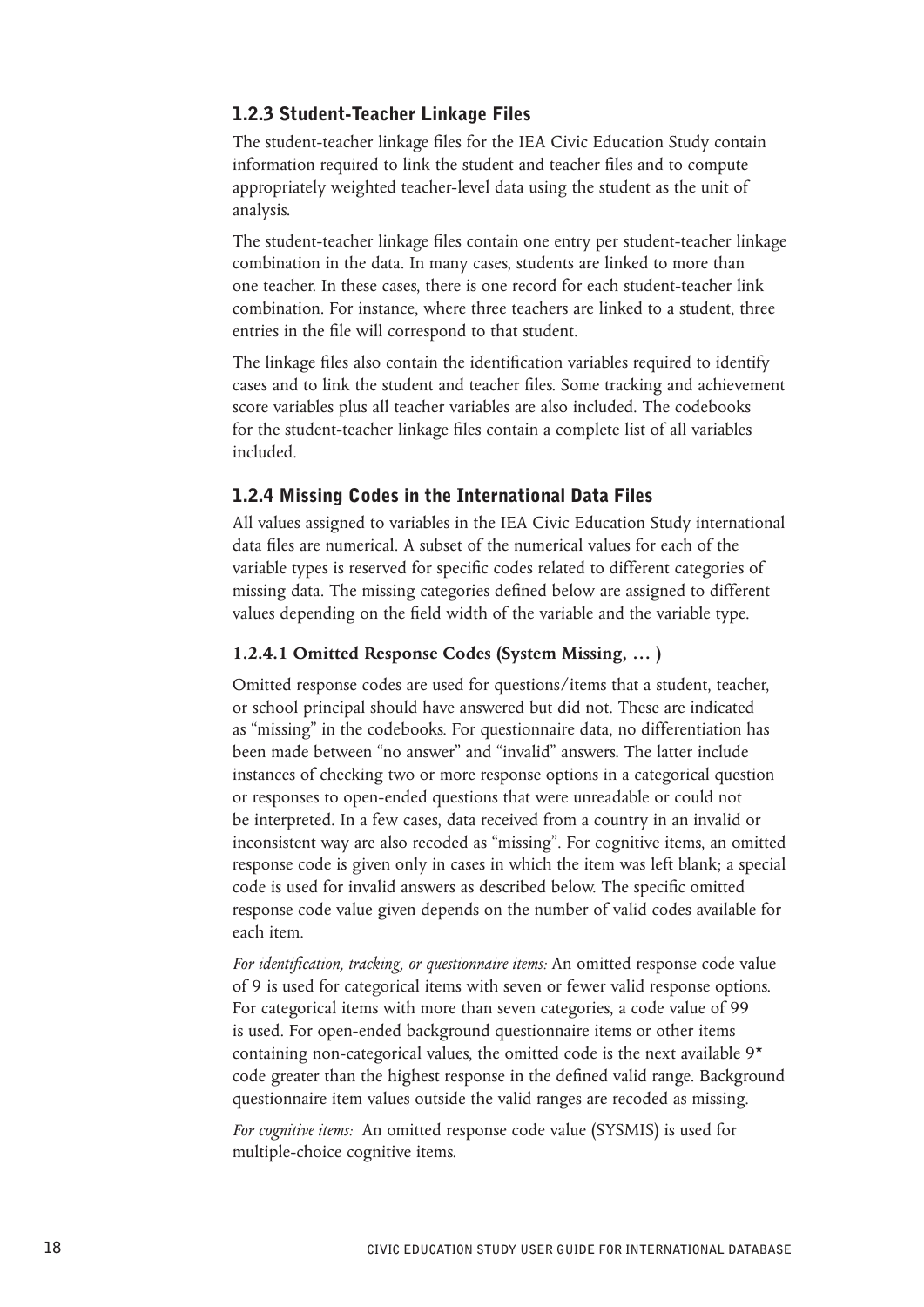## **1.2.4.2 "Not Interpretable" Response Codes (7) [Standard Population only]**

For the cognitive items, separate codes distinguish between totally blank responses (omitted/missing) and not interpretable or invalid responses. For multiple-choice items, cases where more than one response option was checked are classified as not interpretable and given a code of 7.

## **1.2.4.3 Not Administered Codes (8, 98, 998, … )**

Special codes are given for items that were "not administered" to distinguish these cases from data missing due to non-response. The specific not administered code value given depends on the number of valid codes available for each item, as described above for the omitted response codes.

There are two general cases when the not administered code is used.

1. Data not collected for a variable for specific individuals. Reasons for this include:

*Booklet not assigned to the student:* All variables corresponding to items not given to a student are coded "Not administered".

*Booklet not received/booklet lost:* Where a respondent did not receive the instruments assigned to him/her, or the instruments were lost after administration, the items are coded "Not administered".

*Student absent from session:* Where a student was not present for a particular testing session, all variables referring to that session are coded "Not administered". However, if a student participated in a session but did not answer any of the items, the items are coded "Omit".

*Item left out or misprinted:* Where a particular question or item (or a whole page) was misprinted or not available to the student, teacher, or school, the corresponding variables are coded "Not administered".

2. Item omitted for all cases in a country. All cases are coded "Not administered".

*Cognitive items omitted or mistranslated in student test:* Any items identified during the translation verification or item analysis processes that were mistranslated such that the nature of the question was altered were removed for a country.

*Background items omitted:* Questions in the student, teacher, or school questionnaires that were considered not applicable in some countries were not included in their questionnaires.

*Questionnaire items mistranslated or not internationally comparable:* In some cases, questions in the international version of the questionnaires were mistranslated or modified to fit the national situation. Whenever possible, modified background questionnaire items were recoded to match as closely as possible the international version of the items. This could not be done in all cases, however, and some national data were recoded "Not administered" in order to include only the internationally comparable data.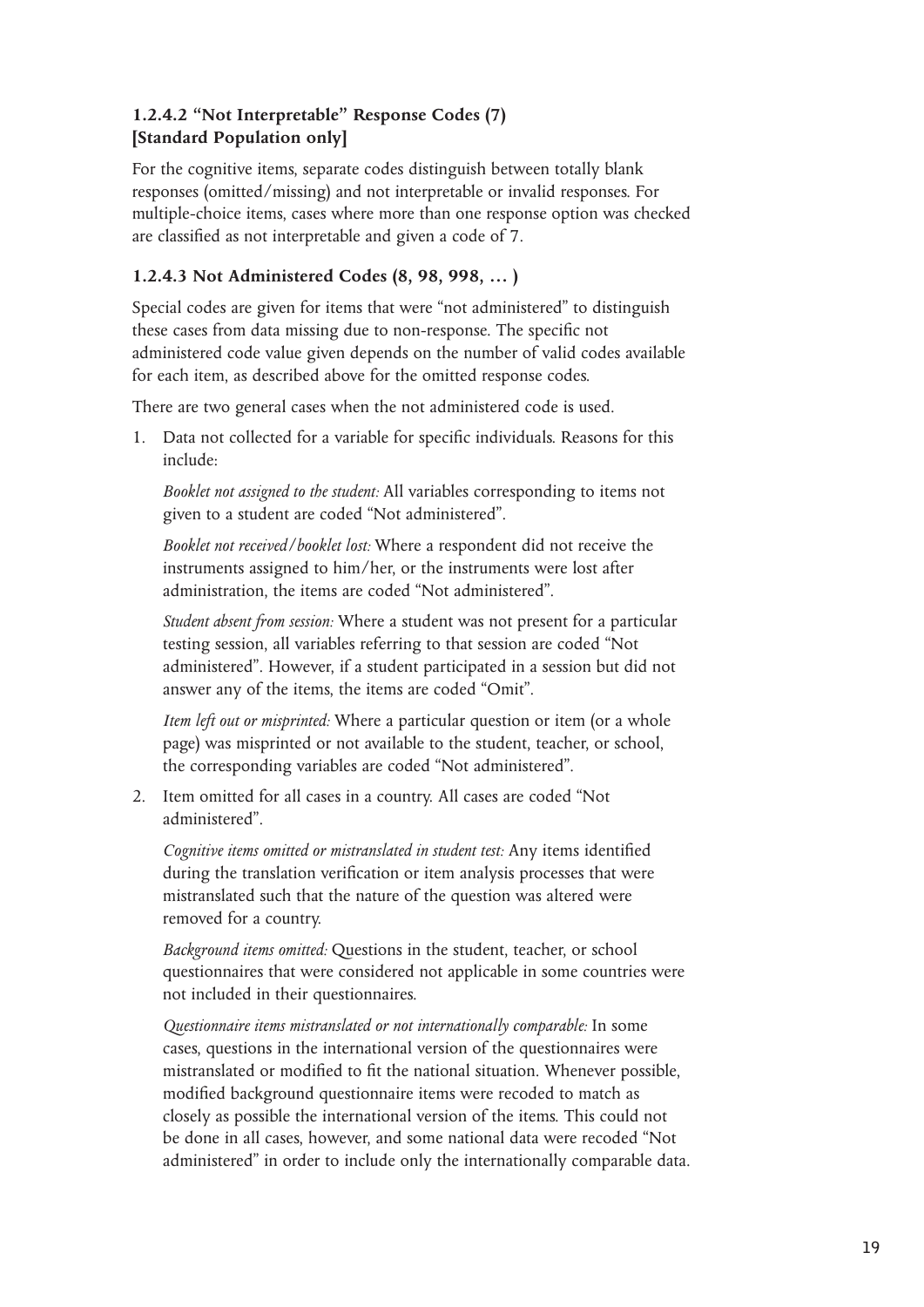## **1.2.4.4 Not Reached Item Codes (6)**

These codes are used only for cognitive items. Test items at the end of the testing session that were left blank were considered "Not reached" because the student did not complete the test. These responses are distinguished from the "Missing" responses, in that they are handled differently during the item calibration process; see the *IEA Civic Education Study Technical Report* (2004). They are treated as incorrect responses, however, in computing achievement scores. For the multiple-choice items, a not reached item code value of 6 is used.

## 1.2.5 National Data Issues Affecting the Use of International Data Files

In some cases, resources were not available to resolve database issues for specific countries in time for either the release of the international reports or the production of the international data files. As a result, some international data have been modified or are not available for some countries. These general database issues are documented here.

#### **Colombia**

The student and school data for the Older Population submitted by Colombia were not deemed internationally comparable and so are not weighted. Although these data are included in the international database, the results cannot be compared to the data from other countries. Teacher data for the Standard Population are not included because no linkage to student data could be established.

## **Hong Kong (SAR)**

The student and school data for the Older Population submitted by Hong Kong (SAR) were not deemed internationally comparable and are thus not weighted. They are included in the international database. However, the results for Hong Kong (SAR) cannot be compared to the data from other countries.

## 1.3 CODEBOOK FILES

All information related to the structure of the data files as well as the source, format, descriptive labels, and response option codes for all variables are contained in codebook files. One codebook file is provided for each of the data files listed earlier.

The naming convention of the codebook files is as follows:

- The first character of the files is either "B" or "C". This indicates that the file refers to the IEA Civic Education Study's Standard Population or Older Population.
- The second character indicates the source or level of the information in the file:
	- C indicates a school-level file
	- T indicates a teacher-level file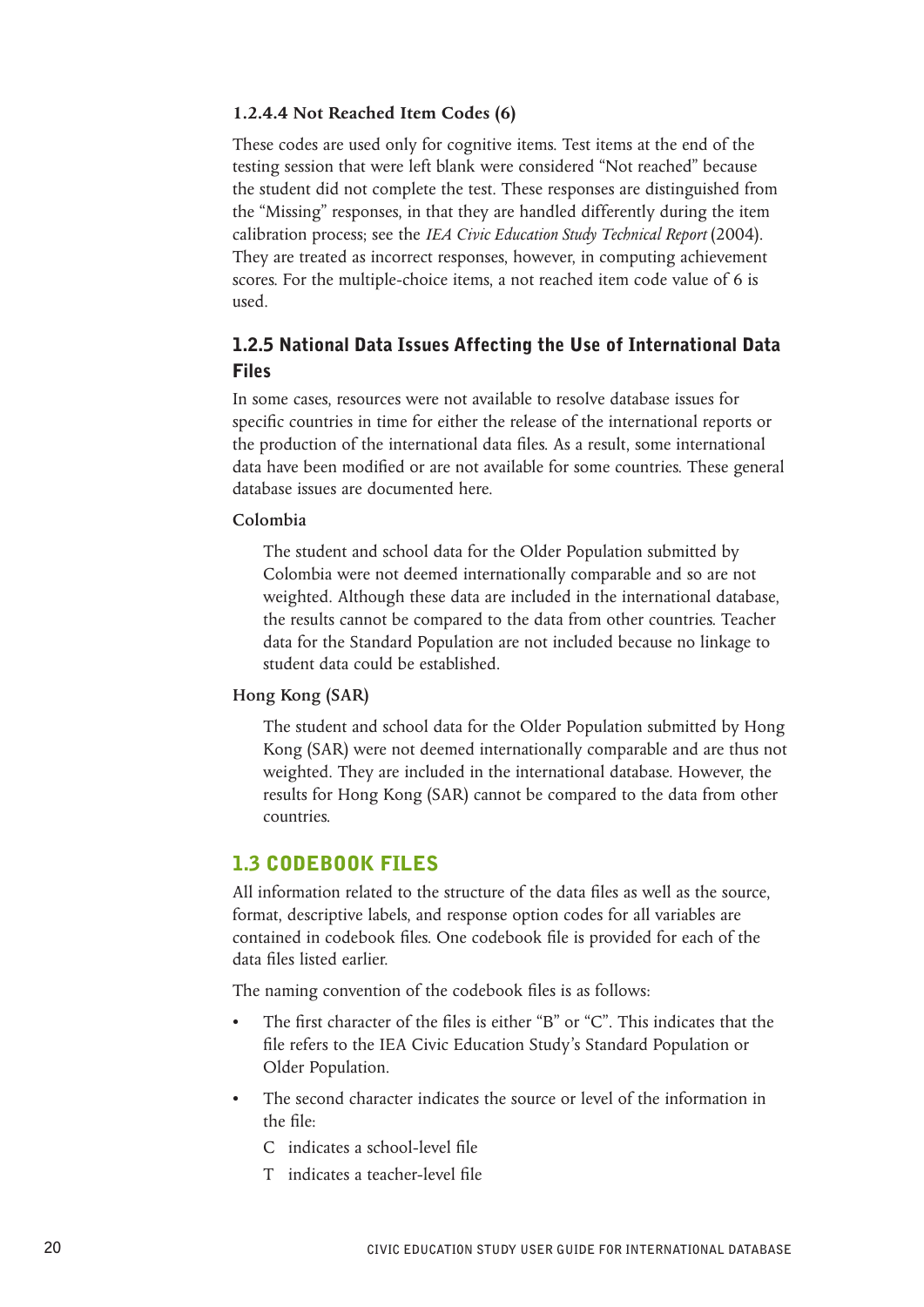- L indicates a student-teacher linkage file
- S indicates a student-level file.

## 1.3.1 File Extension Definitions

The three-character file extensions used for the codebook files are listed below in alphabetic order:

.TXT Codebook in ASCII text format

.PDF Printable pdf format.

## 1.3.2 Using the Codebooks

The variables in the codebooks appear in order by variable name within the section for each codebook type. The major sections of each codebook type are as follows:

## **Student, Teacher, and School Codebooks**

- Identification Variables
- Tracking/Linking Variables
- International Background Variables (in order of questionnaire item location)
- Derived Variables
- Sampling Variables (Student and School Files only)
- Score Variables (Student Files only).

## **Student-Teacher Linkage File Codebooks**

- Identification Variables
- Sampling Variables
- Score Variables
- Teacher Linking/Weighting Variables
- International Teacher Variables (in order of questionnaire item location).

Figure 1.1 provides an example printout of a page from the codebook for the student data. The fields are as follows:

**Variable number:** The first column (Var. No.) contains a sequential number for each variable in each codebook file.

**Question:** The second column contains an abbreviated variable identifier providing descriptive information needed to identify the content of the question and/or the source for each type of variable.

**Variable name:** The third column (Variable Name) contains the variable name associated with each variable included in the international data files. The naming system used for each variable type is described in the previous sections on the contents of data files.

**Variable label:** The fourth column (Label) contains an extended textual variable label of up to 40 characters associated with each variable, providing more descriptive information about the content of each variable. For multiplechoice cognitive items, the variable label includes the correct response option enclosed in brackets. During data analysis, the variable labels can be printed out to enhance understanding of the results.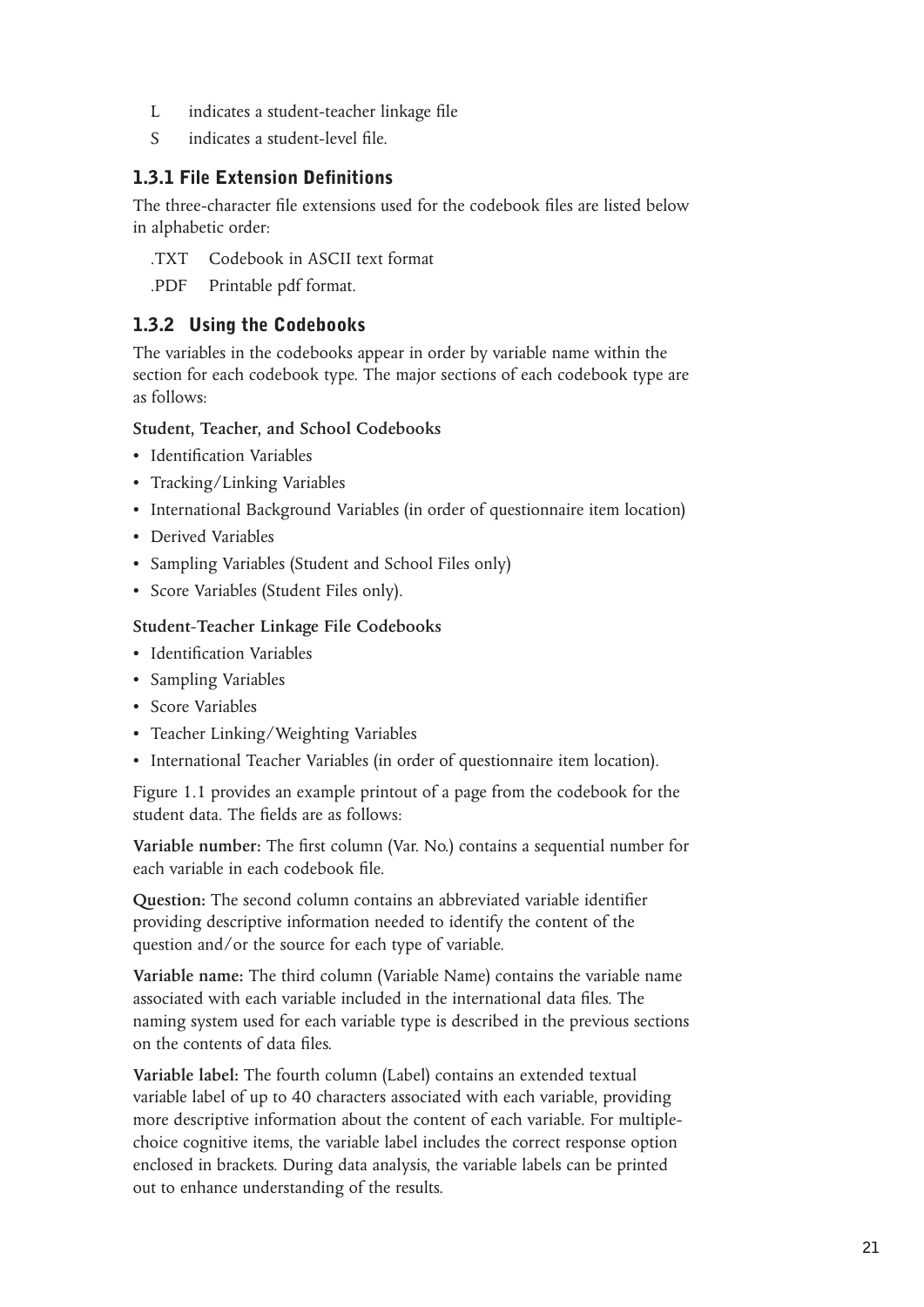**Code:** The fifth column (Code) contains the codes used for variable responses. For variables where numerical data are supplied in response to open-ended questions, the keyword VALUE is entered in the Code column. For categorical variables, all possible response options are listed. Any missing codes described in Section 2.1.3 are also included for either numerical or categorical variables.

**Option:** The sixth column (Option) includes a textual description of each type of response option. For variables containing numerical data, the column contains an explanation of the values contained in the variable.

**Location/Format:** The seventh column presents the location and format of each variable in the raw data files. The location/format indicates the pattern used to write each value of a numerical or categorical variable, with a general structure of

 $XX-YY$  /  $\leq N$  or  $C > ZZ.Z$ 

The numbers preceding the slash (/) indicate the location of the variable and refer to its position in the raw data file (starting  $(XX)$  – ending  $(YY)$  column positions). The <N or C> after the slash identifies the variable as numerical (N) or categorical (C). The numerical code after the slash (ZZ.Z) indicates the total number of digits (including the decimal point) and the number of decimal places associated with each variable (e.g.,  $2.0 =$  two integer digits, 0 decimal places;  $6.2 = \text{six total digits:}$  three integer digits, decimal point, and two decimal digits).

## 1.4 PROGRAM FILES

Two program files are provided for use in analyses of the IEA Civic Education Study data files:

- Jackknife Statistics Program File for subgroups
- Jackknife Statistics Program File for regressions.

The Jackknife Statistics Program for subgroups is used to compute the percentage of students within defined subgroups and the mean value for each subgroup on specified continuous variables, as well as the standard errors associated with these statistics, using the jackknife repeated replication (JRR) method discussed in the *IEA Civic Education Study Technical Report* (2004).

The Jackknife Statistics Program file for regressions is used to compute the intercepts and slopes as well as the standard errors associated with these statistics, using the jackknife repeated replication (JRR) method.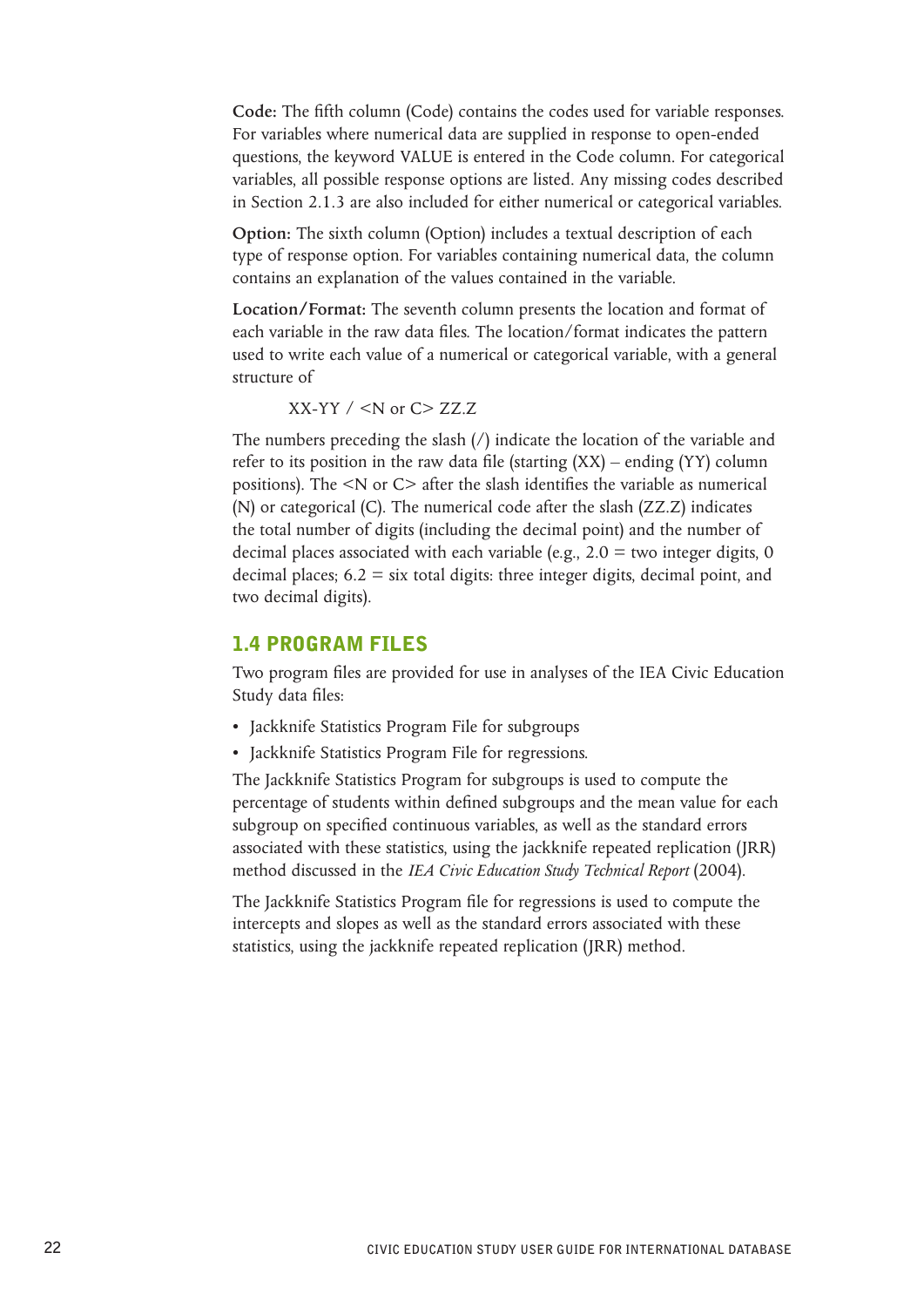|                 | 3.0                            | 3.0                   | 3.0                            | $\overline{1}.0$ | 3.0          | $\frac{0}{8}$   | 10.0           | 2.0        | 12.0                 | 0.1                               |                                                                                                                                                                         | 2.0                                | 2.0                              | 0.1                            |               |                 |            |         |
|-----------------|--------------------------------|-----------------------|--------------------------------|------------------|--------------|-----------------|----------------|------------|----------------------|-----------------------------------|-------------------------------------------------------------------------------------------------------------------------------------------------------------------------|------------------------------------|----------------------------------|--------------------------------|---------------|-----------------|------------|---------|
| Location/Format | 3/N                            | $\frac{6}{N}$         | <b>D/6</b>                     | $\leq$           | 13/N         | 21/N            | 31/N           | 33/N       | 45/N                 | $\leq$                            |                                                                                                                                                                         | 48/N                               | 50/N                             | $\leq$                         |               |                 |            |         |
|                 | $\overset{1}{\rightharpoonup}$ | $\frac{1}{4}$         | $\bar{z}$                      | $\overline{10}$  | É            | $14-$           | $22 -$         | $32 -$     | $34 -$               | 46                                | student unable to speak or read language<br>student is educable mentally retarded<br>student is functionally disabled<br><nationally defined="" reason=""></nationally> | 47-                                | $49 -$                           | 51                             |               |                 |            |         |
| Option          |                                |                       |                                |                  |              |                 |                |            |                      |                                   | missing                                                                                                                                                                 |                                    |                                  |                                | $\frac{1}{2}$ | yoq             | not admin. | missing |
| Code            |                                |                       |                                |                  |              |                 |                |            |                      |                                   | $\sim$ $\sim$<br>4                                                                                                                                                      |                                    |                                  |                                |               | $\sim$ $\infty$ |            |         |
| Variable Label  | *PUNCHER*                      | $\ast$<br>*COUNTRY ID | RIC COUNTRY CODE<br>ALPHA NUME | *POPULATION ID*  | *STRATUM ID* | *SCHOOL ID*     | *CLASS ID*     | *GRADE ID* | $\ast$<br>*STUDENTID | *INDICATOR FOR EXCLUDED STUDENTS* |                                                                                                                                                                         | DATE OF BIRTH\MONTH*<br>*STUDENT'S | DATE OF BIRTH\YEAR*<br>STUDENT'S | SEX <sup>*</sup><br>*STUDENT'S |               |                 |            |         |
| Variable Name   | IDPUNCH                        | IDCNTRY               | COUNTRY                        | IDPOP            | IDSTRAT      | <b>IDSCHOOL</b> | <b>IDCLASS</b> | IDGRADE    | IDSTUD               | ITEXCLUD                          |                                                                                                                                                                         | ITBIRTHM                           | ITBIRTHY                         | ITSEX                          |               |                 |            |         |
| Question        | PUNCHER                        | COUNTRY               |                                | PO <sub>P</sub>  | STRAT        | SCHOOL          | CLASS          | GRADE      | <b>GLND</b>          | EXCLUD                            |                                                                                                                                                                         | BIRTH_MONT                         | BIRTH_YEAR                       | SEX                            |               |                 |            |         |
| Var. No.        | $\overline{\phantom{0}}$       | $\sim$                | $\sim$                         | 4                | 5            | ◡               | $\overline{ }$ | $\infty$   | $\sigma$             | $\overline{0}$                    |                                                                                                                                                                         | $\Box$                             | $\overline{12}$                  | 13                             |               |                 |            |         |

| ۱<br>ï<br>$\frac{1}{2}$<br>I<br>i<br>١ |
|----------------------------------------|
| ı<br>٠<br>J.<br>¢                      |
| ü<br>r<br>ı<br>۱<br>۱<br>l             |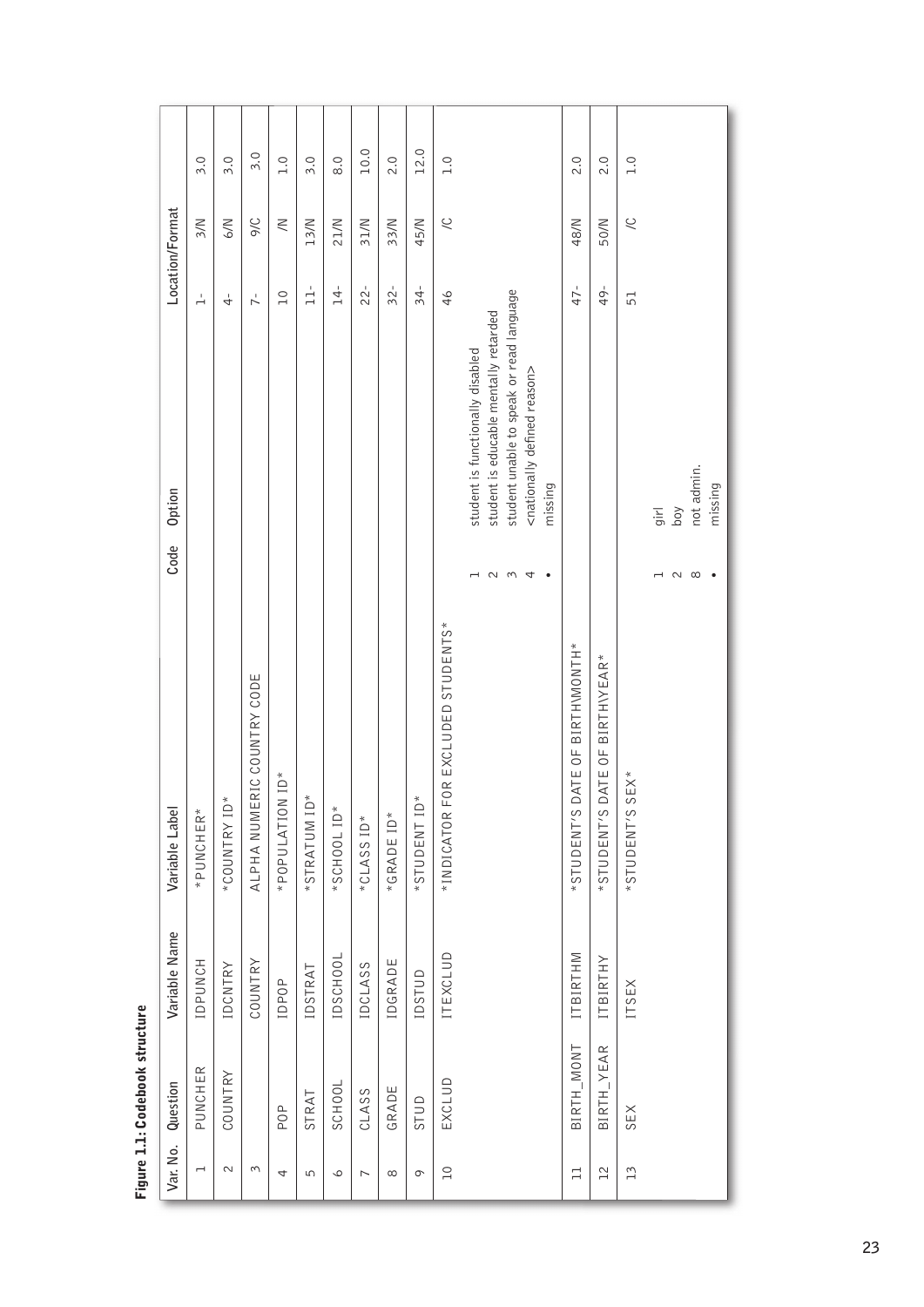

Performing Analyses with the IEA Civic Education Study Data: Some Examples

**24 CIVIC EDUCATION STUDY USER GUIDE FOR INTERNATIONAL DATABASE**

**CHAPTER**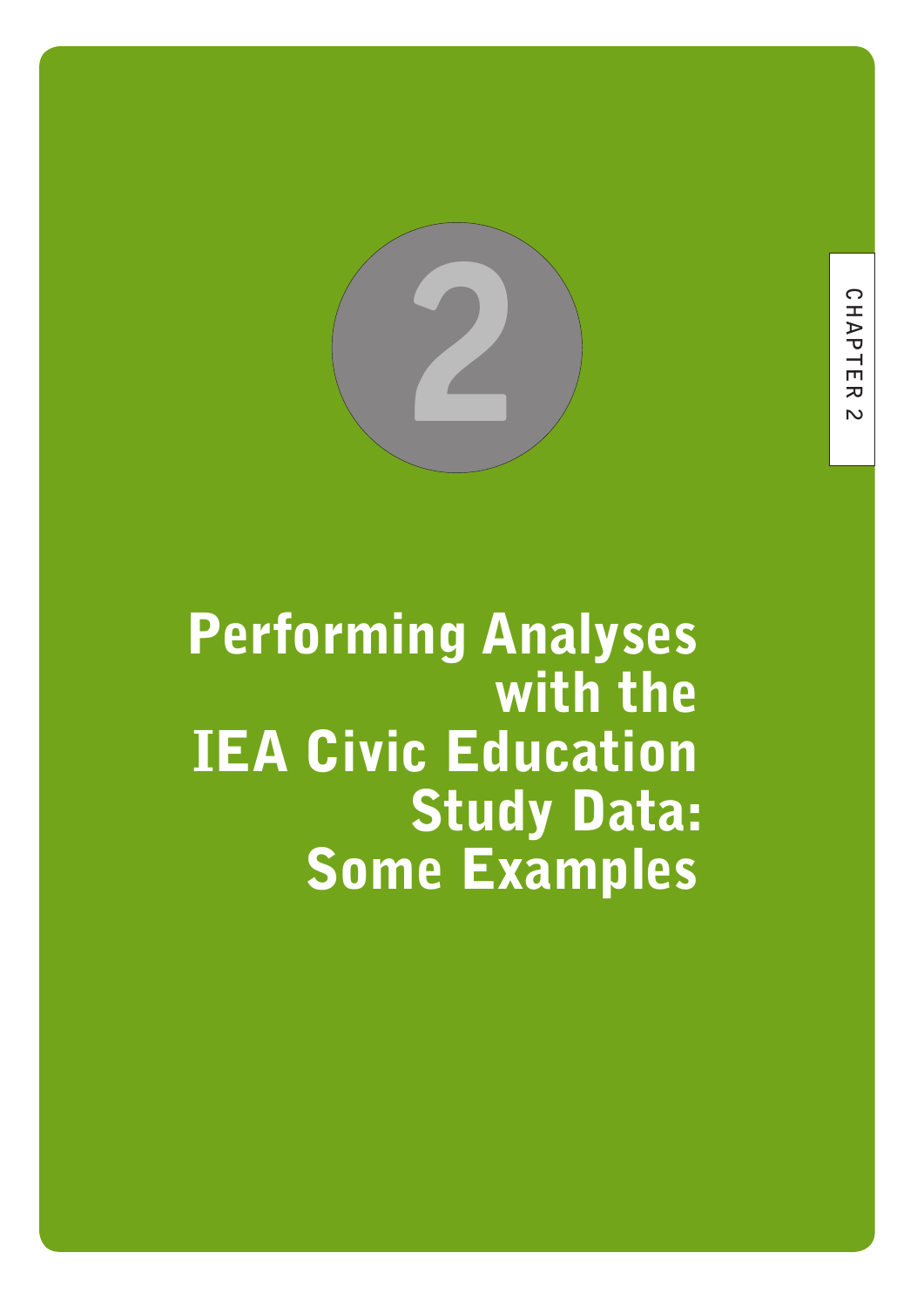This chapter presents some basic examples of analyses that can be performed with the IEA Civic Education Study international database, using the sampling weights and scores discussed above. It also provides details on some SPSS syntax codes necessary to conduct such analyses, and the results of these analyses. Although the analyses presented here are simple in nature, they are designed primarily to familiarize the user with the different files and their structure, as well as the relevant variables that need to be included in most analyses.

The analyses presented compute the percentage of students in specified subgroups, the mean achievement for each subgroup, and the corresponding standard errors for the percent and mean statistics. These analyses, based on student data, replicate analyses that are included in the IEA Civic Education Study international report (J. Torney-Purta, R. Lehmann, H. Oswald, & W. Schulz (2001), *Citizenship and Education in Twenty-eight Countries: Civic Knowledge and Engagement at Age Fourteen*, Delft, IEA). Table 2.1 displays the results which should be reproduced. The user is invited to compare the results from these analyses to the tables in the reports, and is encouraged to practice analyzing the IEA Civic Education Study data by trying to replicate some of the tables that are presented in the international reports. Two different ways to obtain the results are presented. The first method uses the Jackknife Statistics Program File for subgroups; the second uses the Jackknife Statistics Program File for regressions. While both examples lead to the same result, they use different statistical methods.

The examples given here use macros written for SPSS that can be used to perform any of the analyses described below. These general routines can be used for many purposes, provided the user has some basic knowledge of the SPSS macro language.

## 2.1 PROGRAM FILES

#### **JACKGEN.SPS**

The macro program can be used to compute the weighted percentage of students within defined groups, and their mean on a specified continuous variable. The macro also generates replicate weights and computes JRR sampling variance for the percent and mean estimates. Although, in general, the continuous variable of choice will be one of the scores, this continuous variable can be any other continuous variable in the file. A description of how to use the macro program is given later in this chapter.

#### **JACKREG.SPS**

This macro program can be used to compute weighted regression coefficients within defined groups. It can also be used to compute descriptive statistics on the variables. The macro can be used with any variable in the analysis.

#### **SAMPLEJACKREG.SPS AND SAMPLEJACKGEN.SPS**

These are the programs used in the examples presented later in this chapter. They are included in the IEA Civic Education Study database. Macros JACKREG.SPS or JACKREG.SPS must be included in these programs in order to obtain results.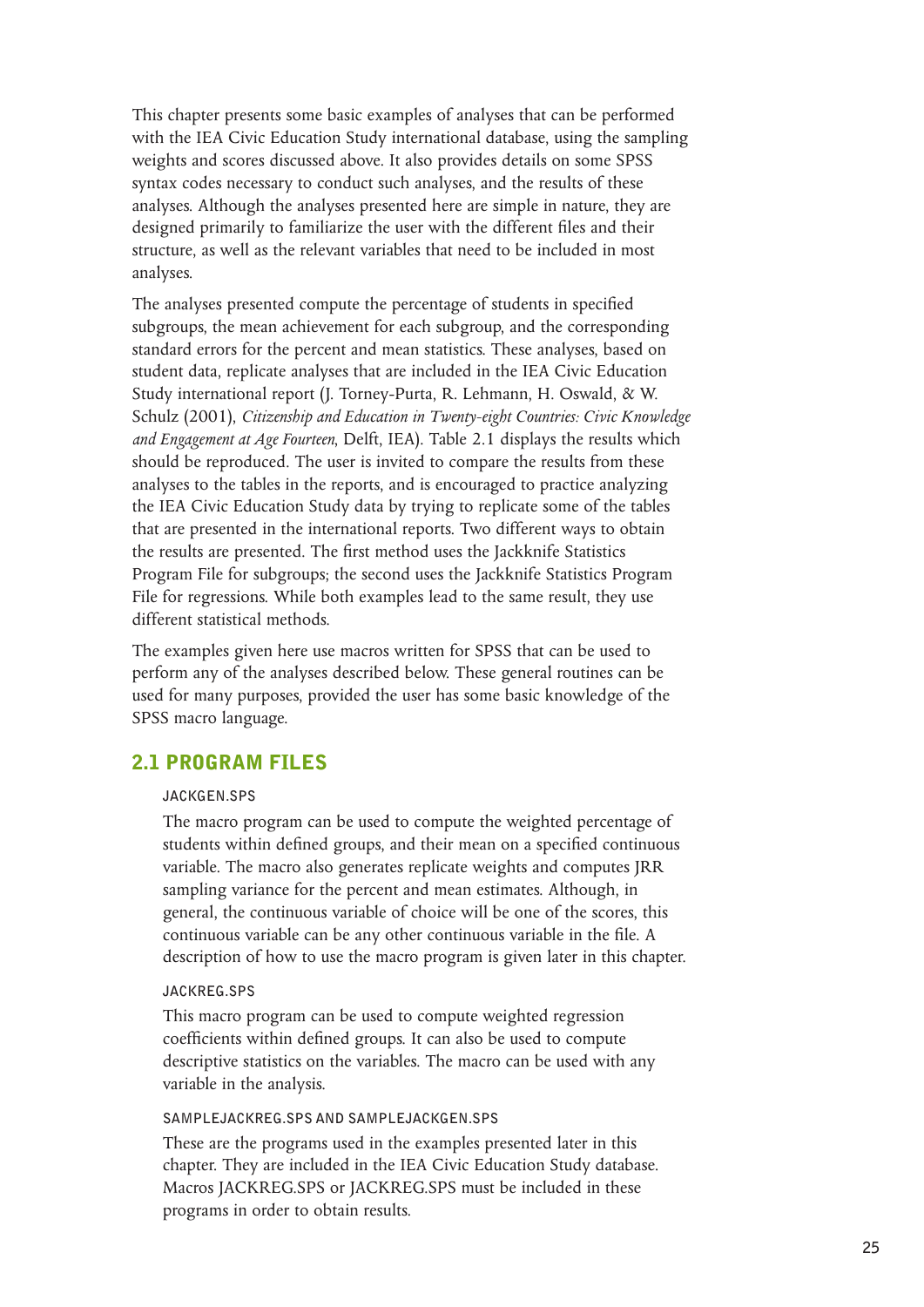| Country         | Mean Female |          | Mean Male |           | <b>Difference</b> |
|-----------------|-------------|----------|-----------|-----------|-------------------|
| Denmark         |             | 99 (0,7) |           | 102(0,7)  | 3(1,0)            |
| Switzerland     |             | 97 (0,8) |           | 100(0,9)  | 2(1,2)            |
| Chile           |             | 88 (0,8) |           | 89 (0,8)  | 2(1,1)            |
| Czech Republic  | 102(0,8)    |          |           | 104(1,0)  | 2(1,3)            |
| Portugal        |             | 96 (0,8) |           | 97 (0,9)  | 1(1,2)            |
| Germany         |             | 99 (0,6) |           | 101 (0,7) | 1(0,9)            |
| Norway          | 103(0,6)    |          |           | 103(0,7)  | 1(0,9)            |
| Russia          |             | 99 (1,2) |           | 100(1,7)  | 0(2,1)            |
| Slovak Republic | 105(0,8)    |          |           | 105(0,9)  | 0(1,1)            |
| England         | 100(0,8)    |          |           | 100(1,0)  | 0(1,3)            |
| Cyprus          | 108(0,7)    |          |           | 108(0,6)  | 0(0,9)            |
| Colombia        |             | 87(1,3)  |           | 86 (1,1)  | 0(1,7)            |
| Romania         |             | 92 (1,0) |           | 91 (0,9)  | 0(1,4)            |
| Hungary         | 102(1,3)    |          |           | 101(1,3)  | 1(1,9)            |
| Hong Kong (SAR) | 107(1,3)    |          |           | 106(1,4)  | 1(1,9)            |
| Sweden          | 100(0,8)    |          |           | 99 (1,1)  | 1(1,3)            |
| Estonia         |             | 95(0,6)  |           | 93 (0,7)  | 1(0,9)            |
| Finland         | 110(0,9)    |          |           | 108(0,8)  | 2(1,2)            |
| USA             | 107(1,2)    |          |           | 106(1,3)  | 2(1,8)            |
| Greece          | 109(0,8)    |          |           | 107(0,9)  | 2(1,2)            |
| Italy           | 106(0,9)    |          |           | 104(1,1)  | 2(1,4)            |
| Bulgaria        |             | 99 (1,5) |           | 97 (1,2)  | 2(2,0)            |
| Lithuania       |             | 95 (0,8) |           | 92 (0,8)  | 2(1,1)            |
| Australia       | 103(0,9)    |          |           | 101(1,1)  | 2(1,4)            |
| Poland          | 112 (2,2)   |          |           | 109(1,5)  | 3(2,6)            |
| Slovenia        | 102(0,6)    |          |           | 99 (0,6)  | 4(0,8)            |
| Latvia          |             | 93 (0,9) |           | 90(0,9)   | 4 $(1,3)$         |
| Belgium (Fr.)   |             | 97 (1,1) |           | 93 (1,3)  | 5(1,7)            |

Table 2.1: Sample table for student-level analysis taken from the IEA Civic Education Study international report \*

**Note:** \* J. Torney-Purta, R. Lehmann, H. Oswald, & W. Schulz (2001), *Citizenship and Education in Twenty-eight Countries: Civic Knowledge and Engagement at Age Fourteen*, Delft, IEA.

## 2.2 COMPUTING SAMPLING VARIANCE USING JACK GEN.SPS

This code is provided in the form of a SPSS macro. This macro computes the percentage of students within a subgroup defined by a set of classification variables, the JRR standard error of this percentage, the mean for the group on one of the scales, and the standard error of that mean calculating the correct sampling variance component.

The macro operates as follows:

- 1. Computes a set of replicate weights specified by the parameter NJKZ for each record using the procedure described in chapter 10 of the *IEA Civic Education Study Technical Report* (2004).
- 2. Aggregates or summarizes the file by computing the sum of the weights for each category, the sum of the weights overall, and the sum of the weighted score.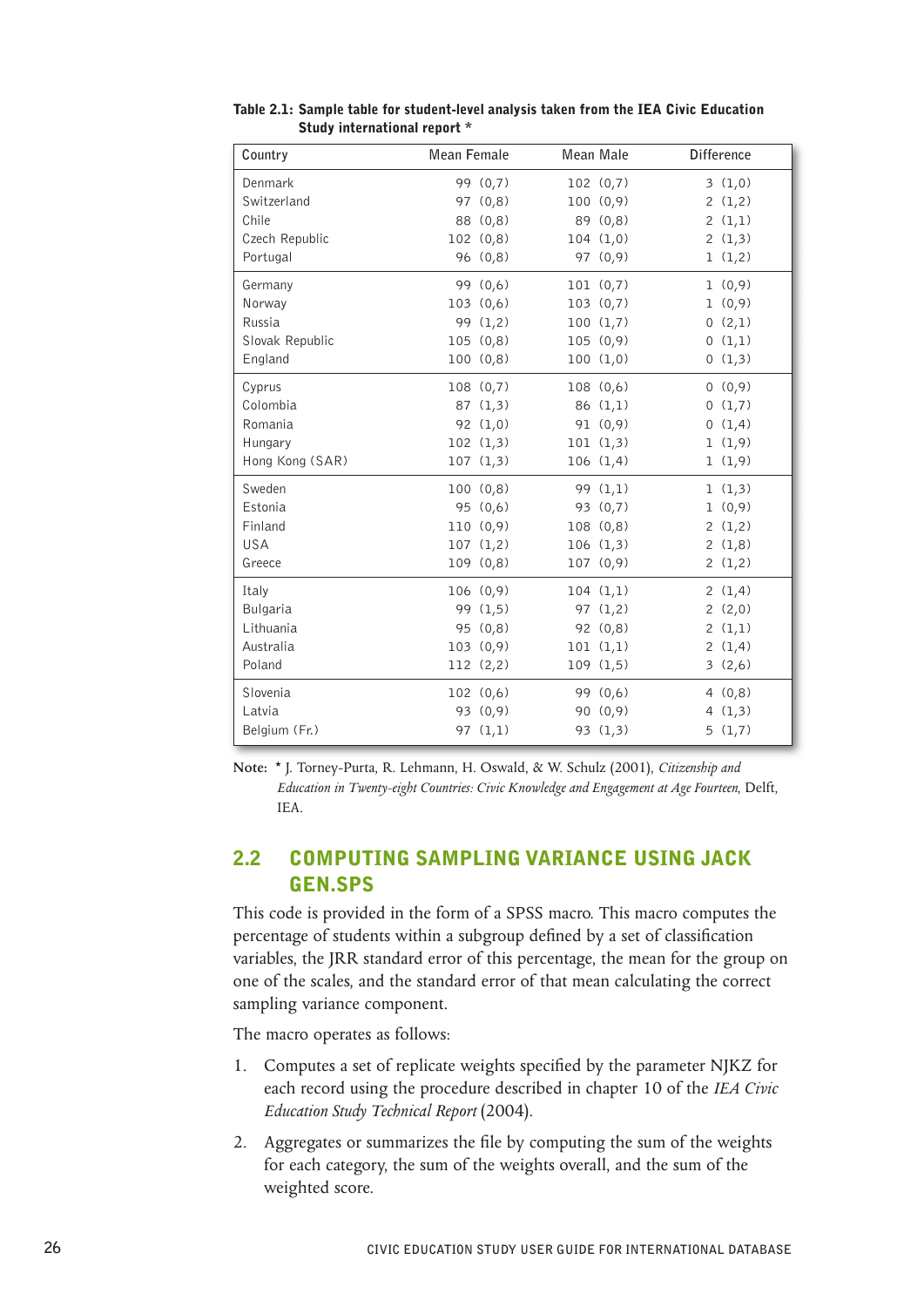3. Computes the percentage of people within each group, their mean on the score, and their corresponding standard errors. In SPSS, the resulting working file contains the corresponding statistics. Here, the macro also aggregates or summarizes the file by computing the sum of the weights for each category, the sum of the weights overall, and the sum of a weighted analysis variable.

When using the macro, the user needs to specify a set of classification variables, the name of the score, the number of replicate weights to be generated, the variable that contains the sampling information, such as JKZONE and JKREP, and the sampling weight that is to be used for the analysis. In SPSS, the macro uses the current working file, which is the file that was last read.

The user needs to know some basic SPSS macro language in order to use the macro. The macro needs to be first included in the program file where it is going to be used. If the user is operating in batch mode, then the macro needs to be called in every batch. If the user is using SPSS interactively, then the macro needs to be called once at the beginning of the session, and it will then remain active throughout the session. If the session is terminated and restarted at a later time, the macro needs to be called once again. Once the macro is included in a specific session, the word "JACKGEN" should not be used within that program because doing so will invoke the macro.

The macro is included in the program file where it will be used by issuing the following command under SPSS:

include "{directory\_location}jackgen.sps".

where {directory\_location} points to the specific drive and directory where the macro JACKGEN.SPS can be found. The macro requires that several arguments be submitted when it is invoked. These parameters are:

**WGT**

The sampling weight to be used in the analysis. This generally is TOTWGT when using the student files, or TOTWGTCH when using the student-teacher linkage file.

## **JKZ**

The variable that captures the assignment of the student to a particular sampling zone. The name of this variable in all IEA Civic Education Study files is JKZONE.

## **JKR**

The variable that captures whether the case is to be dropped or to have its weight doubled for the corresponding replicate weight. The name of this variable in all IEA Civic Education Study files is JKREP.

## **NJKZ**

This indicates the number of replicate weights to be generated when computing the JRR error estimates. When conducting analyses using the data from all countries, the value of NJKZ should be set to 75 for the student, school, and teacher background data. The user working with the data for only one country should set the NJKZ argument to the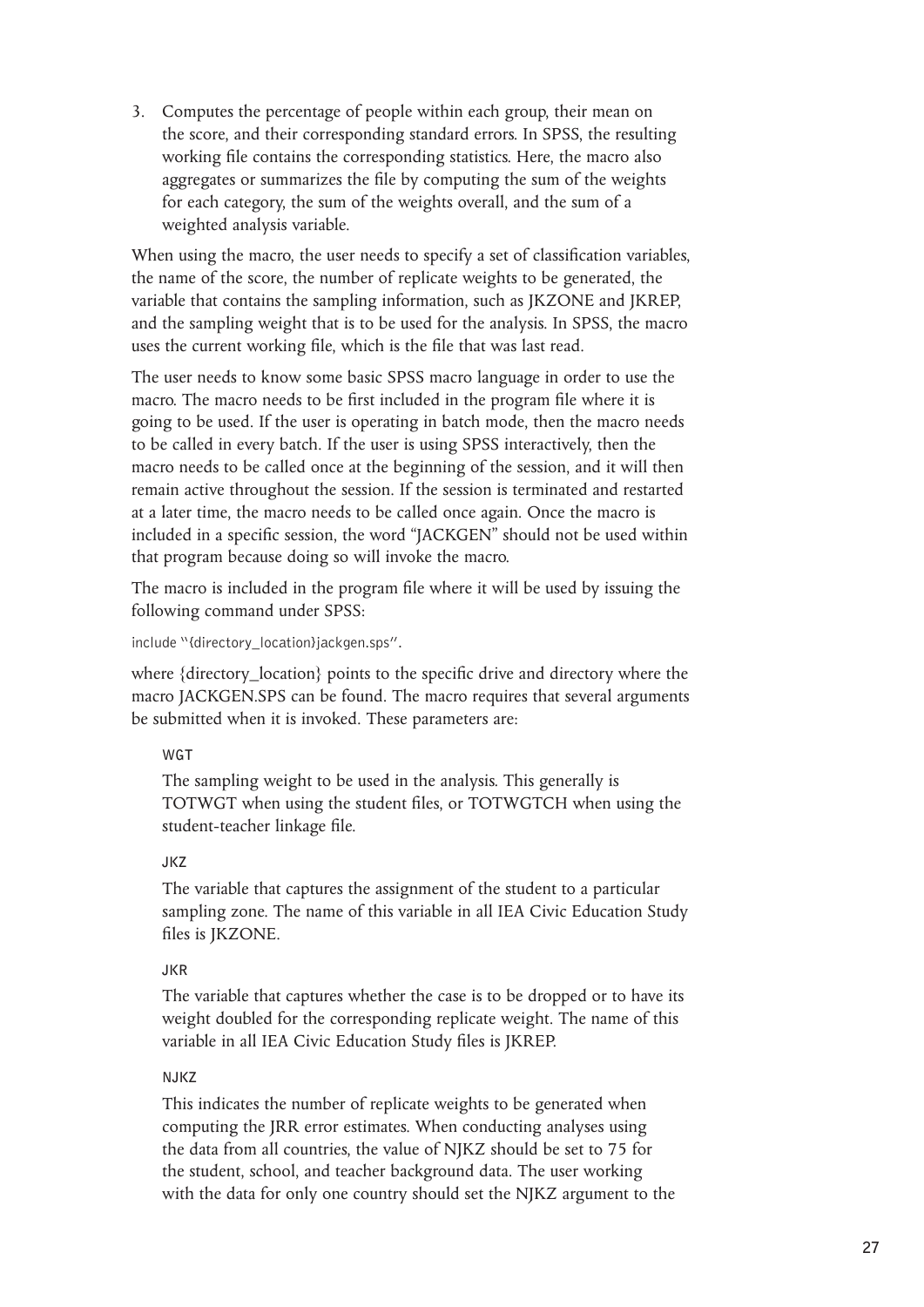number of replicates that were used in the country under consideration (see Table 10.1 of the *IEA Civic Education Study Technical Report*, 2004, for the maximum number of replicates by country). If the data from two or more countries are being used for an analysis, then the larger number of jackknife zones should be used. When in doubt about what number to set the NJKZ parameter at, it should be set to 75. The error variance will always be estimated correctly if more replicate weights than necessary are computed, but will be underestimated if the user specifies fewer replicate weights than necessary.

#### **CVAR**

This lists the variables that are to be used to classify the students in the data file. It can be a single variable, or a list of variables. The maximum number of variables will depend mostly on the computer resources available to the user at the time. It is recommended that the user always includes the variable that identifies the country. At least one variable has to be specified, usually IDCNTRY.

#### **DVAR**

This is the variable for which means are to be computed. Only one variable has to be listed here. If the user wants to examine, for example, results for different scales, then the macro needs to be invoked separately to generate each table. Although, in most cases, the continuous variable of interest will be an achievement variable, this can actually be any other continuous variable.

The JACKGEN macro in SPSS does not require the data file containing the data of interest to be specified when calling the macro. By default, SPSS uses the current working file. This needs to be read with the GET FILE command prior to invoking the macro.

The simplest and most straightforward way is to invoke the macro using the conventional SPSS notation for invoking macros. This involves listing the macro name followed by the corresponding list of arguments for the analysis, each separated by a slash. For example, if the macro is invoked as

```
get file = "{directory_location}BSAUSF2.SAV".
 jackgen cvar = IDCNTRY BSGGEND /
dvar = TOTCGMLE/ikz = JKZONE /ikr = JKREF/nikz = 75 /WGT = TOTWGT / .
```
where {directory\_location} points to the specific drive and directory to where the file BSAUSF2.SAV can be found, it will compute the Australian Standard Population mean total cognitive score, and its corresponding standard error, for boys and girls, using the variable TOTWGT as the sampling weight. It will also compute the percentage of boys and girls, by grade, within the country, and the corresponding standard error. The data are read from the system file BSAUSF2.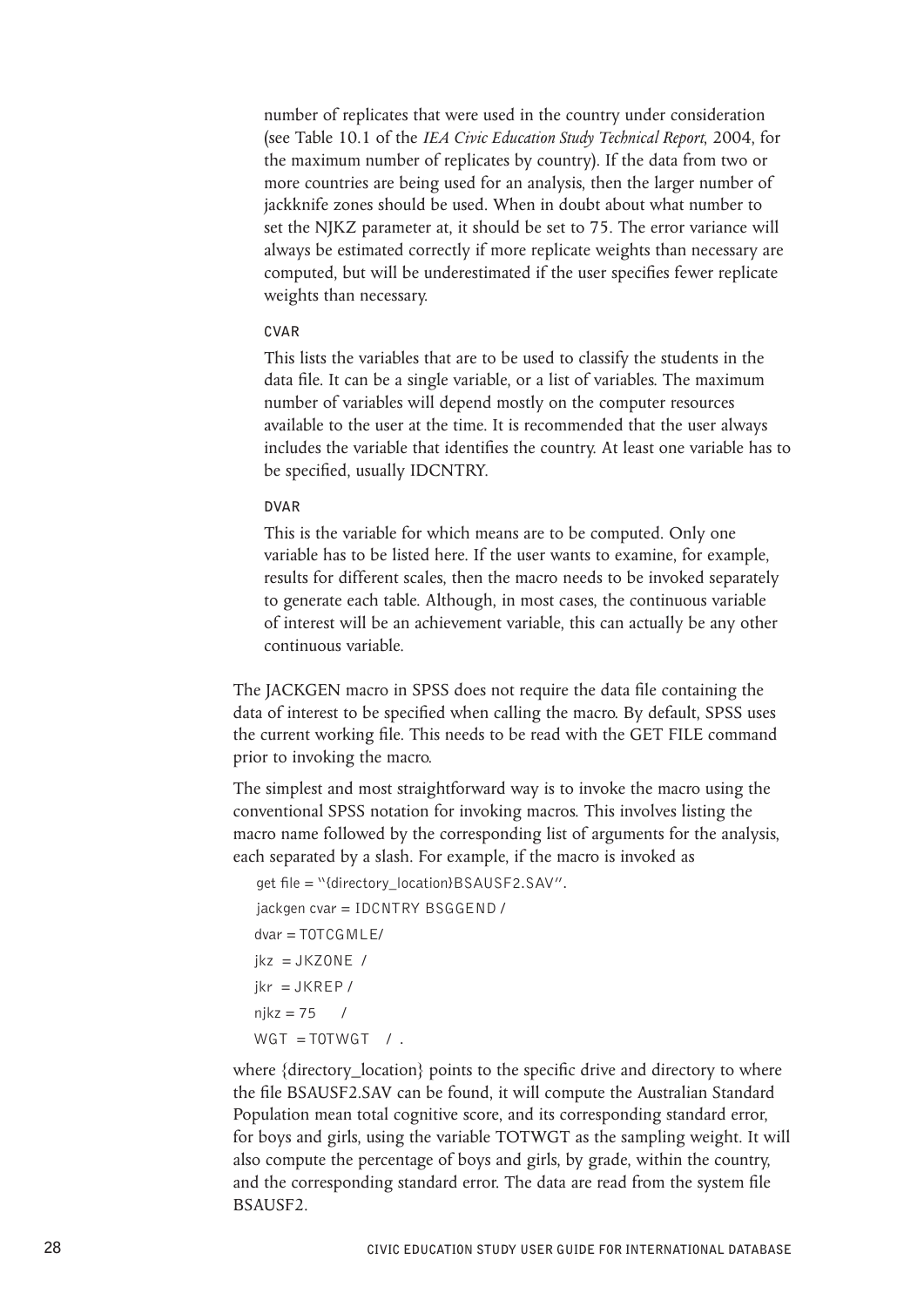The file that contains these results is then called FINAL and is saved to the default directory being used by SPSS. The variables that are contained in this file are:

## **Classification Variables**

Each of the classification variables is kept in the resulting file. In the example above, the resulting system file would have two variables—IDCNTRY and BSGGEND—and one unique occurrence for each combination of the categories for these variables.

## **Weight Variable**

Contains the estimate in the population that belongs to the group defined by the specific combination of the classification variable categories.

## **MNX**

Contains the weighted mean of the variable DVAR for the group defined by the corresponding combination of classification variable categories.

## **MNX\_SE**

Contains the standard error of MNX computed using the JRR method for computing the standard error.

## **PCT**

Contains the weighted percentage of respondents in the group defined by the last classification variable.

## **PCT\_SE**

Contains the standard error of PCT computed using the JRR method for computing the standard error.

The file resulting from using this macro can then be printed out using a SPSS procedure of choice. An example call to this macro and a subset of the resulting file are presented in Figure 2.1. In this example, the macro will compute the percentage of boys and girls by country, and their mean achievement.

The listing presented in Figure 2.1 is interpreted in the following way. The first line shows the results for the students with IDCNTRY=36 (Australia), and who had BSGGEND=1 (Girls). It is estimated that there are 121,022 Standard Population girls in Australia, and that their mean total score is 102.9, with a standard error of 0.9. It can also be ascertained from this line of data that it is estimated that 54.5 percent of the Standard Population in Australia are girls, and that the standard error of this percentage is 1.8. The second line shows the same information, but this time for the Standard Population boys (BSGGEND=2). Here, it is estimated that there are 100,880 Standard Population boys in Australia, and that their mean mathematics score is 100.5, with a standard error of 1.1. This line of data also shows that it is estimated that 45.5 percent of the seventh graders in Australia are boys, and that the standard error of this percentage is 1.8.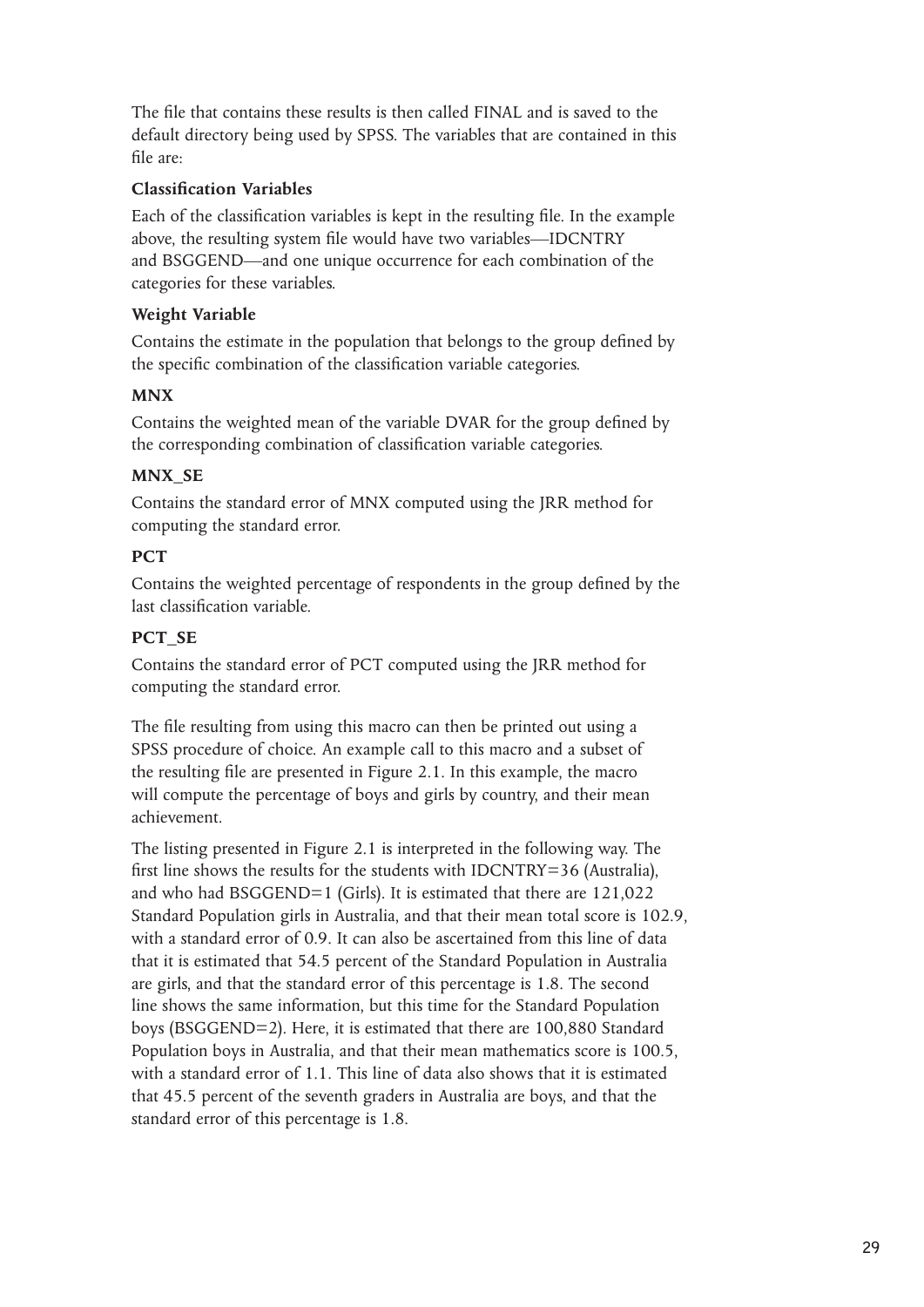#### Figure 2.1: SPSS control code and extract of output file for using the macro JACKGEN.SPS

get file = "z:\civic\cd\bs\data\bsausf2.sav" / keep=idcntry bsggend jkrep jkzone totwgt totcgmle. select if not missing(bsggend). save outfile  $=$  student. include "z:\civic\cd\prg\jackgen.sps". jackgen  $infile = student$  /  $cvar = identry$  bsggend /  $dvar = totcgmle$  /  $njkz = 75$  /  $jkz = ikzone$  /  $ikr = jkrep$  /  $wgt = totwgt$ .

print formats idcntry bsggend n (f6.0) totwgt (f10.0) mnx mnx\_se pct pct\_se (F6.2).

```
report format = list automatic
```
/  $var = id$ chtry bsggend n totwgt mnx mnx se pct pct se.

#### \*COUNTRY GIRL

| $ID^*$ | OR BOY        | <sup>N</sup> | TOTWGT | MNX    | MNX SE |       | PCT PCT SE |
|--------|---------------|--------------|--------|--------|--------|-------|------------|
| 36     | $\mathbf{I}$  | 1790         | 121022 | 102.89 | .85    | 54.54 | 1.75       |
| 36     | $\mathcal{L}$ | 1490         | 100880 | 100.54 | 1.11   | 45.46 | 1.75       |

## 2.3 COMPUTING SAMPLING VARIANCE USING JACKREG.SPS

In this section, an example of the SPSS code that can be used to compute the JRR standard errors for intercepts and slopes in a regression analysis is described. This code is provided in the form of a SPSS macro. This macro computes the intercept and slope within a subgroup defined by a set of classification variables, the JRR standard error of the intercept and slopes, the weighted  $\mathbb{R}^2$ , the total weighted sum of squares, and the decomposition of the total into predicted sum of squares and residual sum of squares.

The macro operates as follows:

- 1. Computes a set of replicate weights specified by the parameter NJKR for each record using the procedure described in Chapter 10 of the *IEA Civic Education Study Technical Report* (2004).
- 2. Aggregates or summarizes the file computing the sum of the weights for each category, the sum of the weights overall, and the sum of the weighted score.
- 3. Computes the percentage of people within each group, their mean on the score, and their corresponding standard errors. In SPSS, the resulting working file contains the corresponding statistics. The macro also aggregates or summarizes the file computing the sum of the weights for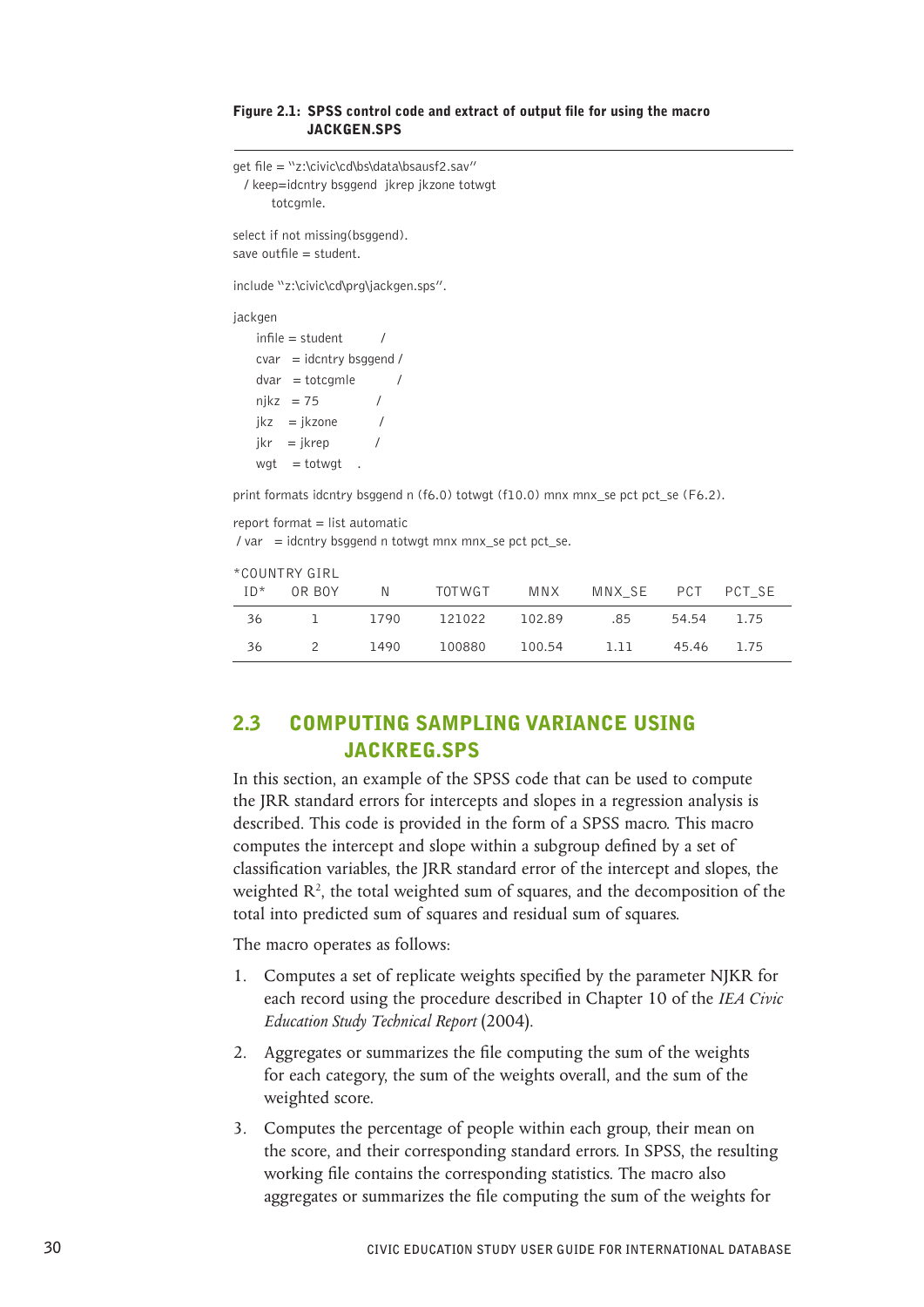each category, the sum of the weights overall, and the sum of a weighted analysis variable.

When using the macro, the user needs to specify a set of classification variables, the name of the score, the names of the independent variables, the number of replicate weights to be generated, the variable that contains the sampling information, such as JKZONE and JKREP, and the sampling weight that is to be used for the analysis. In SPSS, the macro uses the current working file, which is the file that was last read.

The user needs to know some basic SPSS macro language in order to use the macro. The macro needs to be first included in the program file where it is going to be used. If the user is operating in batch mode, then the macro needs to be called in every batch. If the user is using SPSS interactively, then the macro needs to be called once at the beginning of the session, and it will then remain active throughout the session. If the session is terminated and restarted at a later time, the macro needs to be called once again. Once the macro is included in a specific session, the word "JACKREG" should not be used within that program because doing so will invoke the macro.

The macro is included in the program file where it will be used by issuing the following command under SPSS:

#### include "{directory\_location}jackreg.sps".

where {directory\_location} points to the specific drive and directory where the macro JACKREG.SPS can be found. The macro requires that several arguments be submitted when it is invoked. These parameters are:

## **WGT**

The sampling weight to be used in the analysis. This is generally TOTWGT when using the student files, or TOTWGTCH when using the student-teacher linkage file.

## **JKZ**

The variable that captures the assignment of the student to a particular sampling zone. The name of this variable in all IEA Civic Education Study files is JKZONE.

## **JKI**

The variable that captures whether the case is to be dropped or to have its weight doubled for the corresponding replicate weight. The name of this variable in all IEA Civic Education Study files is JKREP.

## **NJKZ**

This indicates the number of replicate weights to be generated when computing the JRR error estimates. When conducting analyses using the data from all countries, the value of NJKZ should be set to 75 for the student, school, and teacher background data. The user working with the data for only one country should set the NJKZ argument to as many replicates as there were in the country (see Table 10.1 in the *IEA Civic Education Study Technical Report*, 2004, for the maximum number of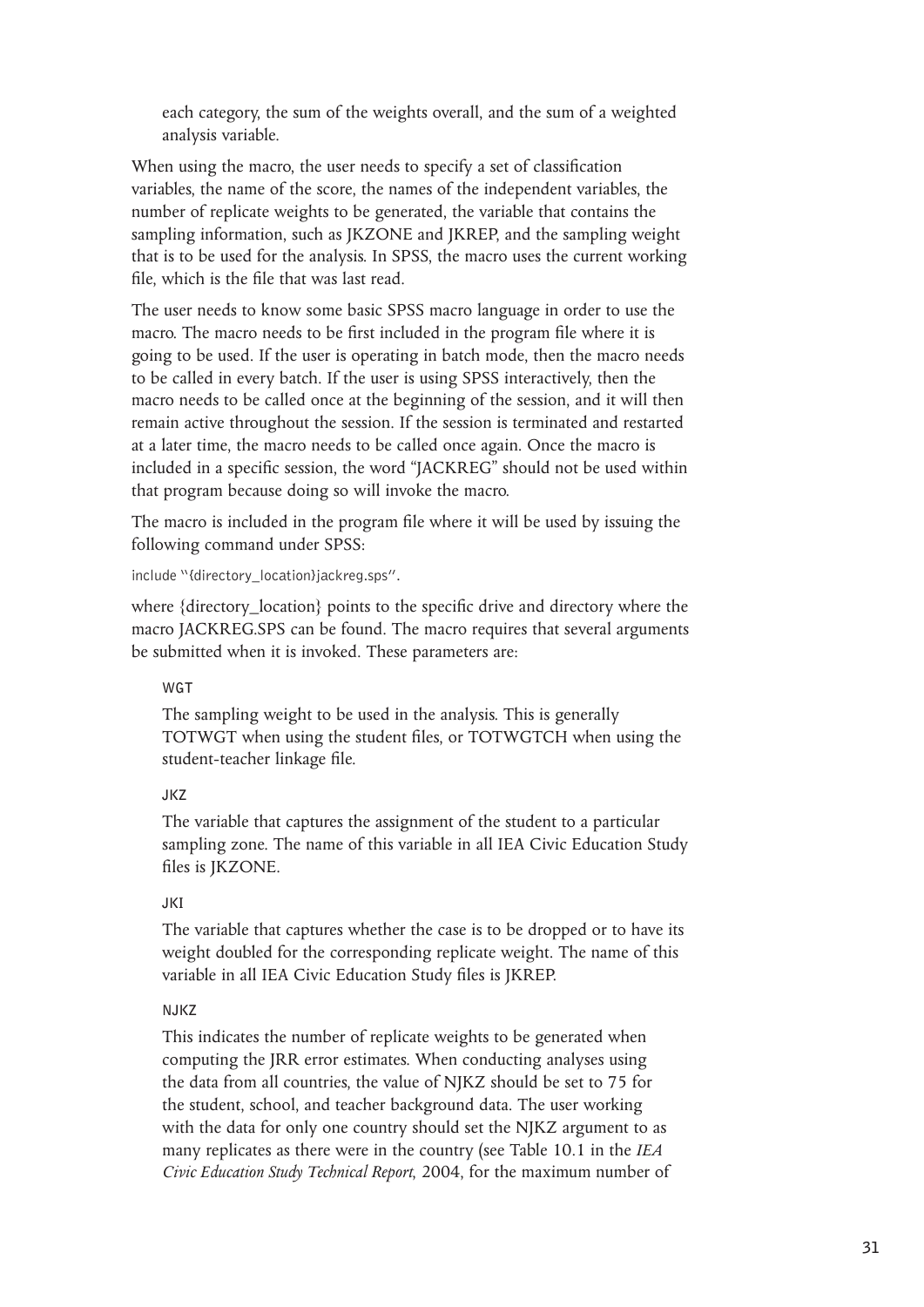replicates by country). If the data from two or more countries are being used for an analysis, then the larger number of jackknife zones should be used. When in doubt about what number to set the NJKZ parameter at, it should be set to 75. The error variance will always be estimated correctly if more replicate weights than necessary are computed, but will be underestimated if the user specifies fewer replicate weights than necessary.

#### **CVAR**

This lists the variables that are to be used to classify the students in the data file. CVAR can be a single variable, or a list of variables. The maximum number of variables will depend mostly on the computer resources available to the user at the time. It is recommended that the user always includes the variable that identifies the country. At least one variable has to be specified, usually IDCNTRY.

#### **DVAR**

This indicates the dependent variable in the regression equation. Only one variable has to be listed here. If the user wants to examine, for example, results for different scales, then the macro needs to be invoked separately to generate each table. Although, in most cases, the continuous variable of interest will be an achievement variable, this can actually be any other continuous variable.

#### **XVAR**

This lists the independent variables in the regression equation. At least one variable has to be listed here. In most cases one or more continuous variables of interest will be analyzed. However, binary coded variables can also be included here.

The JACKREG macro in SPSS does not require the data file containing the data of interest to be specified when calling the macro. By default, SPSS uses the current working file. This needs to be read with the GET FILE command prior to invoking the macro.

The simplest and most straightforward way is to invoke the macro using the conventional SPSS notation for invoking macros. This involves listing the macro name followed by the corresponding list of arguments for the analysis, each separated by a slash. For example, if the macro is invoked as

```
get file = "{directory_location}BSAUSF2.SAV".
select if not(missing(bsggend)).
compute regsex = bsggend-1.
save outfile = student.
jackreg infile = student /
   cvar = identry /xvar = regsex /dvar = totcgmle /
    njkz = 75 /jkz = jkzone / jikr = ikrep /
    wgt = totwgt.
```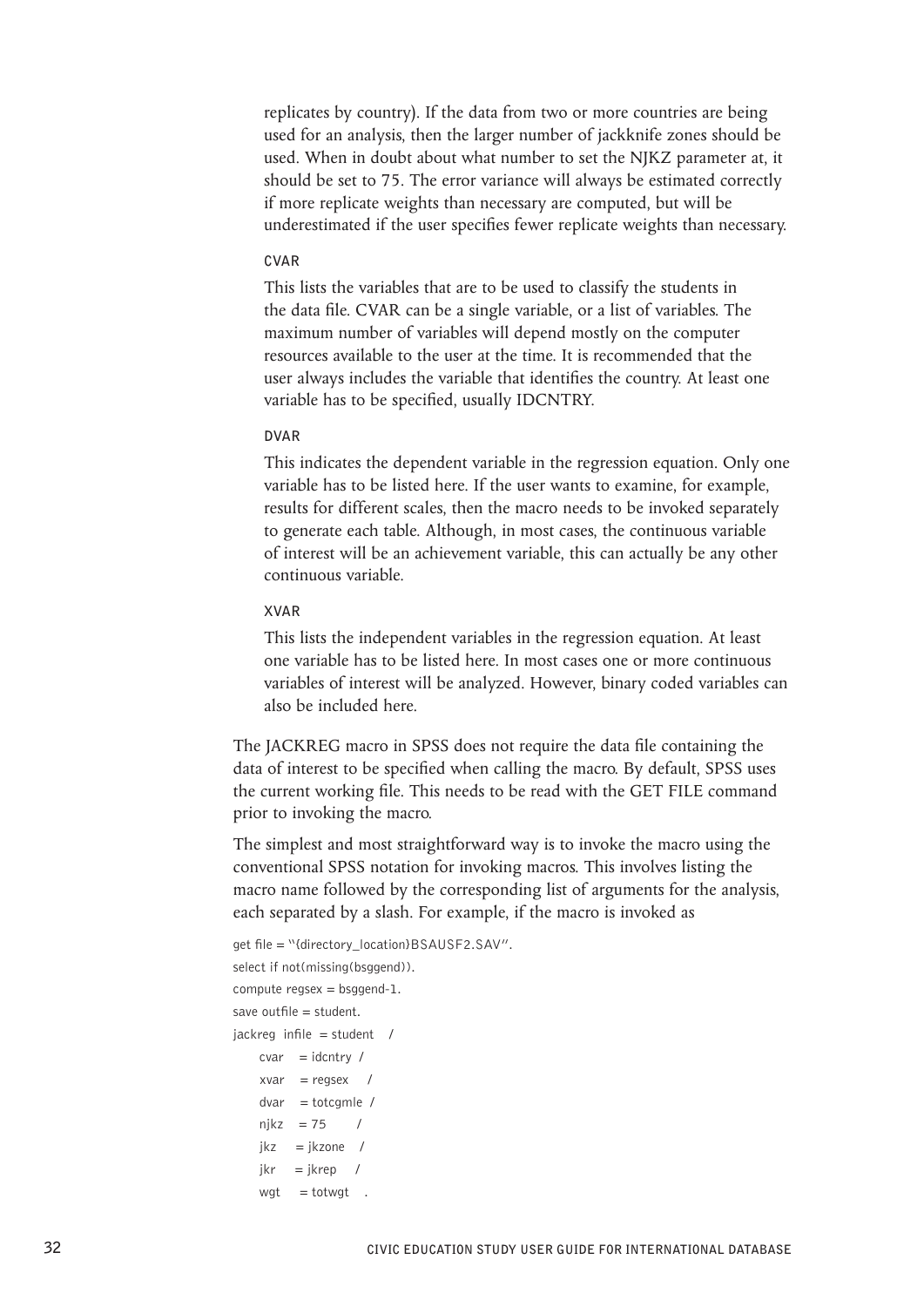where {directory\_location} points to the specific drive and directory where the file BSAUSF2.SAV can be found, it will compute the Australian Standard Population mean total cognitive score, and its corresponding standard error, for boys who were set as a reference group in this example (BSGGEND=0) using the variable TOTWGT as the sampling weight. The corresponding value will be reported as the slope of the regression equation. It will also compute the difference between boys and girls, expressed as an increment compared to the reference group within the country, and its corresponding standard error. To perform these analyses, the necessary dummy coding must be completed prior to invocation of the macro.

The file that contains the results is then called FINAL and is saved to the default directory being used by SPSS. The variables that are contained in this file are:

## **Classification Variables**

Each of the classification variables is kept in the resulting file. In the example above, there would be one variable in the resulting system file, namely, IDCNTRY, and one unique occurrence for each combination of the categories for the classification variables.

## **Mult\_RSQ**

Contains the estimate of the multiple R\_ obtained in the regression analyses.

## **SS\_Total**

Total weighted sum of squares by subgroups as defined in classification variables for the dependent variable under consideration.

## **SS\_Reg**

Weighted regression sum of squares by subgroups as defined in classification variables for the dependent variable under consideration.

## **SS\_Res**

Weighted residual sum of squares by subgroups as defined in classification variables for the dependent variable under consideration.

## **B00**

Estimate of the intercept in the regression model.

## **B00.SE**

Estimated standard error of the intercept in the regression equation, using the JRR method.

## **B01**

Estimate of the slope in the regression model. B01 represents the slope of the first independent variable in the regression equation. The slopes of subsequent variables are labeled B0x. (x>1)

## **B01.SE**

Estimated standard error of the slope in the regression equation, using the JRR method. B01.SE represents the standard error of the first independent variable slope in the regression equation. Standard errors of subsequent slopes are labeled B0x.SE.  $(x>1)$